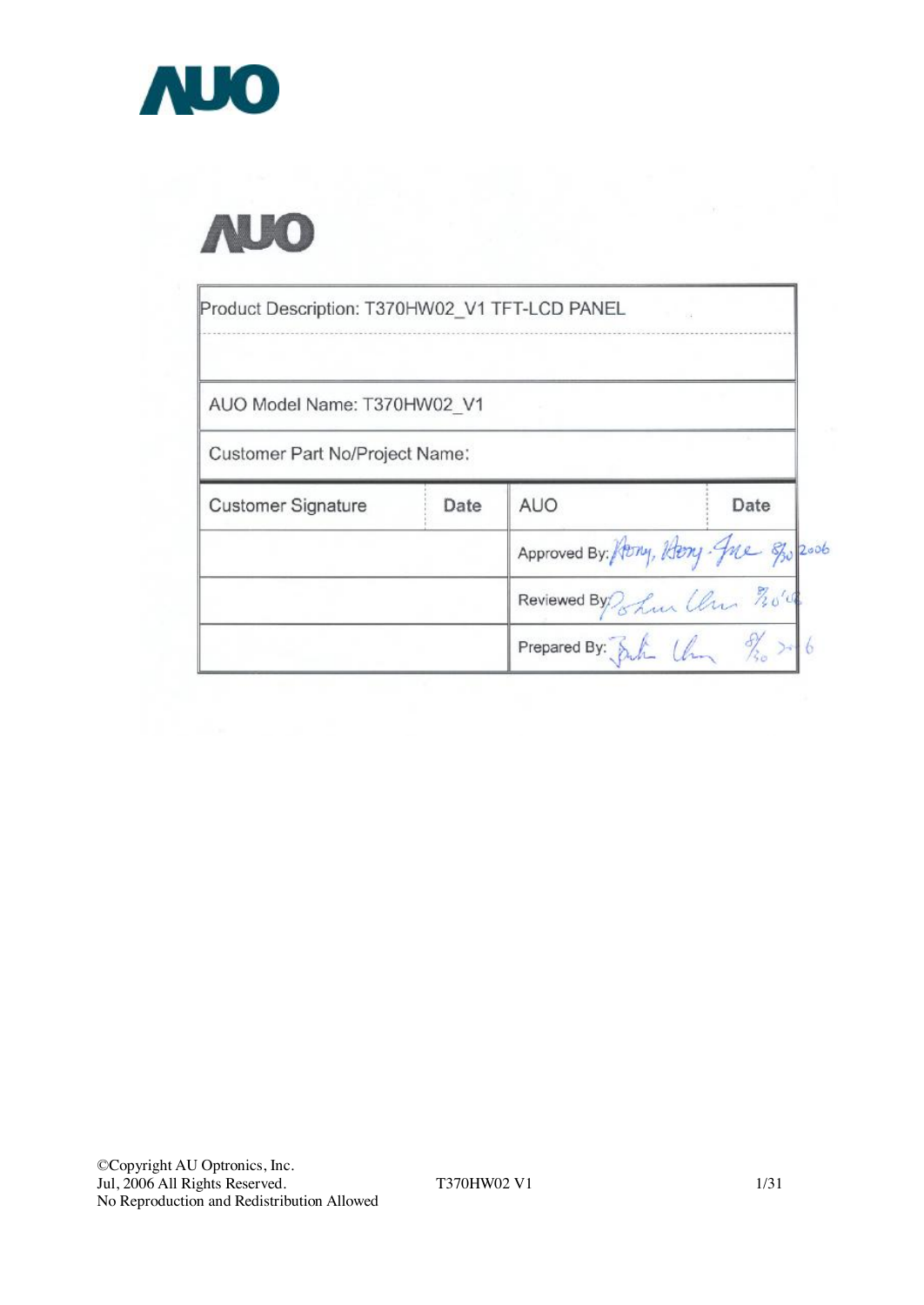

**Update date: 2006/10/30** 

**Product Specifications** 

**37" HDTV Color TFT-LCD Module Model Name: T370HW02. V1** 

> **() Preliminary Specifications (\*) Final Specifications**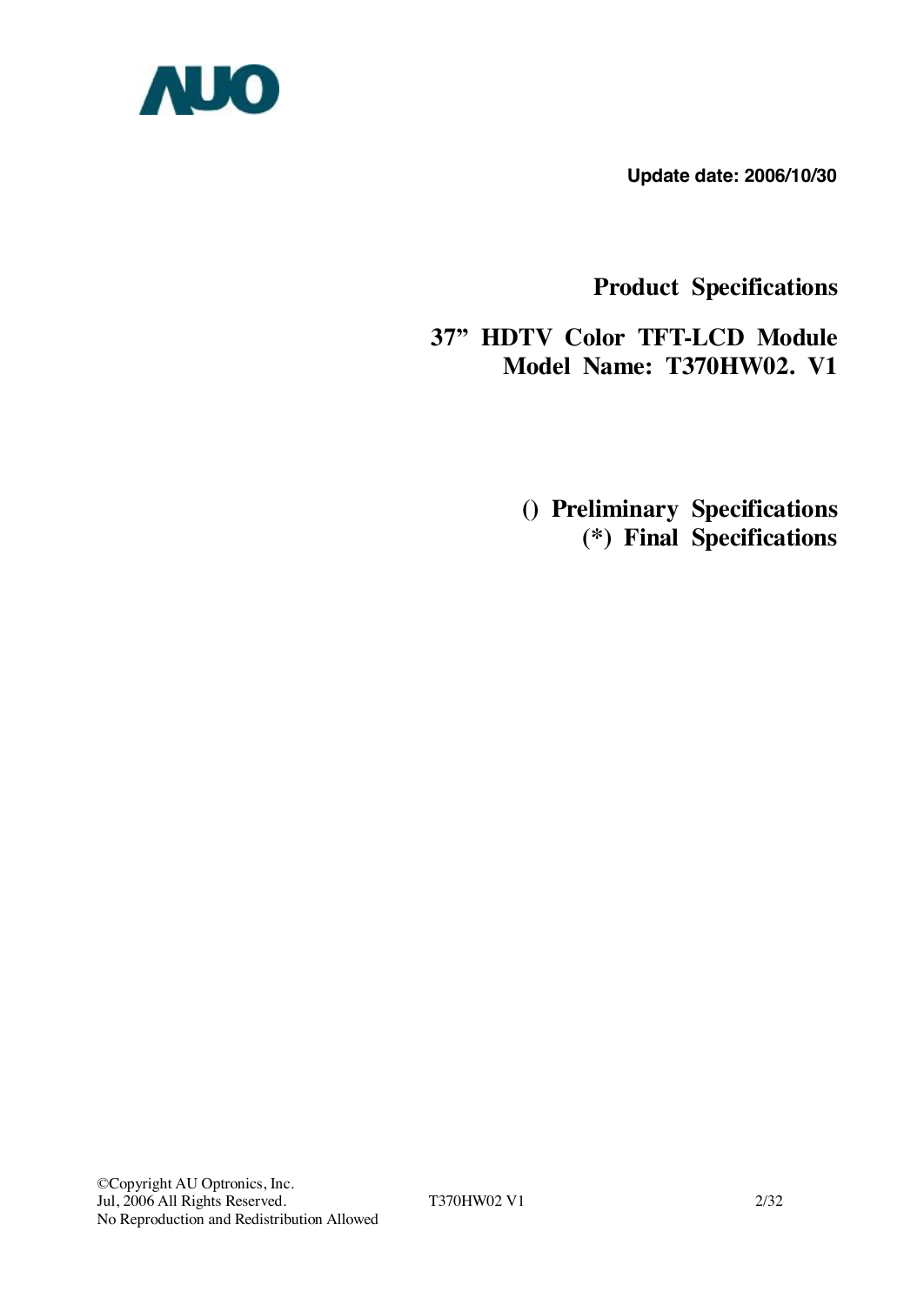

# **Contents**

| No             |                                         |
|----------------|-----------------------------------------|
|                | <b>CONTENTS</b>                         |
|                | <b>RECORD OF REVISIONS</b>              |
| $\mathbf{1}$   | <b>GENERAL DESCRIPTION</b>              |
| $\overline{c}$ | <b>ABSOLUTE MAXIMUM RATINGS</b>         |
| 3              | ELECTRICAL CHARACTREISTICS              |
| $3-1$          | <b>TFT-LCD MODULE</b>                   |
| $3-2$          | <b>BACKLIGHT UNIT</b>                   |
| $3 - 3$        | <b>LVDS DATA FORMAT</b>                 |
| $\overline{4}$ | <b>INPUT TERMINAL PIN ASSIGNMENT</b>    |
| $4 - 1$        | <b>TFT-LCD MODULE</b>                   |
| $4 - 2$        | <b>INVERTER UNIT</b>                    |
| $4 - 3$        | <b>LVDS DATA FORMAT</b>                 |
| $4 - 4$        | <b>COLOR DATA INPUT ASSIGNMENT</b>      |
| 5              | <b>INTERFACE TIMING CHARACTERISTICS</b> |
| 6              | OPTICAL CHARACTERISTICS                 |
| $\overline{7}$ | MECHANICAL CHARACTERISTICS              |
| 8              | <b>RELIABLITY</b>                       |
| 9              | <b>INTERNATIONAL STANDARDS</b>          |
| $9 - 1$        | <b>SAFETY</b>                           |
| $9 - 2$        | <b>EMC</b>                              |
| 10             | <b>PACKING</b>                          |
| $10-1$         | <b>LABEL DEFINITION</b>                 |
| $10-2$         | PACKING METHODS & SPECIFICATIONS        |
| 11             | <b>PRECAUTIONS</b>                      |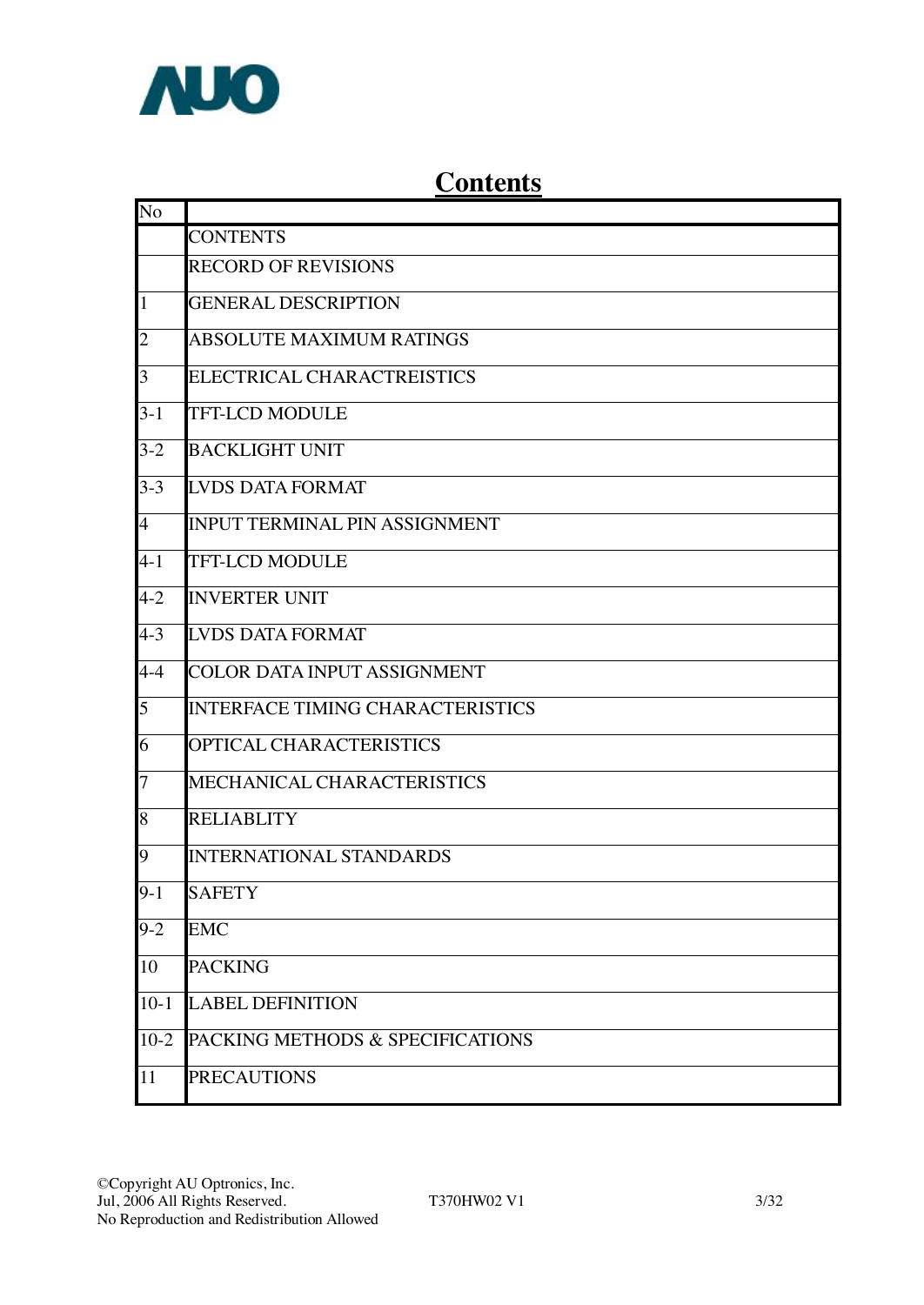

# **Record of Revision**

| <b>Version</b>   | <b>Date</b> | N <sub>o</sub> | <b>Old Description</b>                                                 | <b>New Description</b>                                    | <b>Remark</b> |  |  |
|------------------|-------------|----------------|------------------------------------------------------------------------|-----------------------------------------------------------|---------------|--|--|
| $\overline{0.1}$ | 2006.07.11  | $\mathbf{1}$   | LVDS Order<br>High (3.3V)= JETDA<br>Low (GND) or Open =NS              | LVDS Order<br>Low (GND) or Open =NS<br>High (3.3V)= JETDA | Page.12       |  |  |
| $\overline{0.2}$ | 2006.07.11  | $\overline{2}$ | Common input voltage:<br>1.0V/ 1.2V/1.5V                               | Common input voltage:<br>1.1V/ 1.25V/1.4V                 | Page.6        |  |  |
| 0.3              | 2006.07.11  | $\overline{3}$ | Storage temperature: -20~90°C                                          | Storage temperature: -20~65°C                             | Page.5        |  |  |
| $\overline{0.4}$ | 2006.08.23  | $\overline{4}$ | Max of the T1 in LVDS signal Max of the T1 in LVDS sign<br>$= 1000$ us | $al = 5000$ us                                            | Page 16       |  |  |
|                  |             |                |                                                                        |                                                           |               |  |  |
|                  |             |                |                                                                        |                                                           |               |  |  |
|                  |             |                |                                                                        |                                                           |               |  |  |
|                  |             |                |                                                                        |                                                           |               |  |  |
|                  |             |                |                                                                        |                                                           |               |  |  |
|                  |             |                |                                                                        |                                                           |               |  |  |
|                  |             |                |                                                                        |                                                           |               |  |  |
|                  |             |                |                                                                        |                                                           |               |  |  |
|                  |             |                |                                                                        |                                                           |               |  |  |
|                  |             |                |                                                                        |                                                           |               |  |  |
|                  |             |                |                                                                        |                                                           |               |  |  |
|                  |             |                |                                                                        |                                                           |               |  |  |
|                  |             |                |                                                                        |                                                           |               |  |  |
|                  |             |                |                                                                        |                                                           |               |  |  |
|                  |             |                |                                                                        |                                                           |               |  |  |
|                  |             |                |                                                                        |                                                           |               |  |  |
|                  |             |                |                                                                        |                                                           |               |  |  |
|                  |             |                |                                                                        |                                                           |               |  |  |
|                  |             |                |                                                                        |                                                           |               |  |  |
|                  |             |                |                                                                        |                                                           |               |  |  |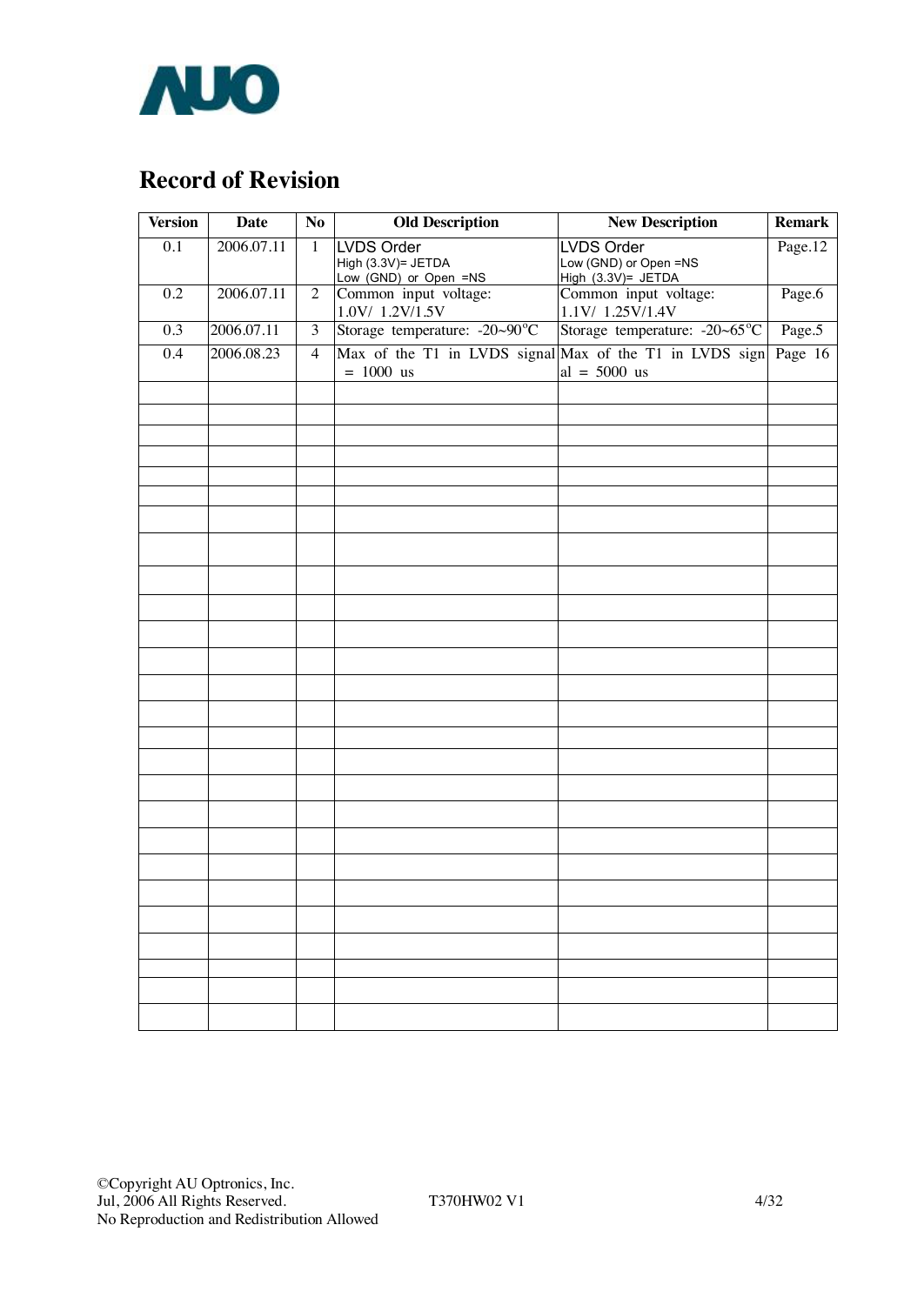

## **1. General Description**

This specification applies to the 37.0 inch Color TFT-LCD Module T370HW02 V1. This LCD module has a TFT active matrix type liquid crystal panel 1920x1080 pixels, and diagonal size of 37.0 inch. This module supports 1920x1080 HDTV mode (Non-interlace). Each pixel is divided into Red, Green and Blue sub-pixels or dots which are arranged in vertical stripes. Gray scale or the brightness of the sub-pixel color is determined with a 8-bit gray scale signal for each dot.

The T370HW02 V1 has been designed to apply the 8-bit 2 channel LVDS interface method. It is intended to support displays where high brightness, wide viewing angle, high color saturation, and high color depth are very important.

| Items                         | <b>Specification</b>                | Unit          | <b>Note</b>          |
|-------------------------------|-------------------------------------|---------------|----------------------|
| <b>Active Screen Size</b>     | 37.01                               | inch          |                      |
| <b>Display Area</b>           | 819.36 (H) x 460.89(V)              | mm            |                      |
| <b>Outline Dimension</b>      | $877(H)$ x 514.6(V) x 54.7(D)       | mm            | <b>With inverter</b> |
| <b>Driver Element</b>         | a-Si TFT active matrix              |               |                      |
| <b>Display Colors</b>         | 8 bit, 16.7M                        | <b>Colors</b> |                      |
| <b>Number of Pixels</b>       | $1920 \times 1080$                  | <b>Pixel</b>  |                      |
| <b>Pixel Pitch</b>            | $0.42675(H) \times 0.42675(W)$      | mm            |                      |
| <b>Pixel Arrangement</b>      | <b>RGB</b> vertical stripe          |               |                      |
| <b>Display Operation Mode</b> | <b>Transmissive, Normally Black</b> |               |                      |
| <b>Surface Treatment</b>      | Hard-Coating (3H), Anti-Glare       |               |                      |

#### **\* General Information**

.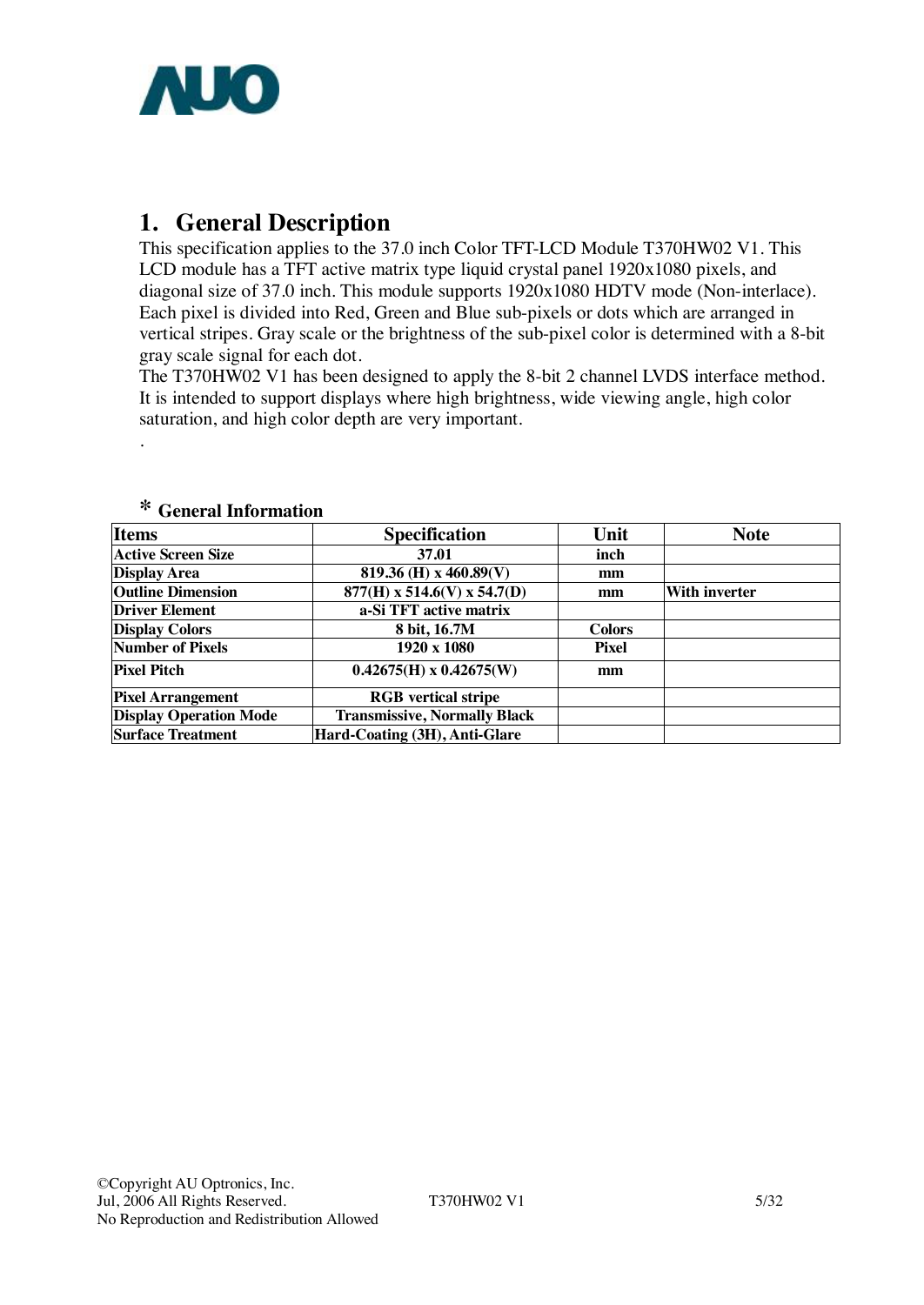

# **2. Absolute Maximum Ratings**

| The following are maximum values that, if exceeded, may cause permanent damage to the device. |              |        |     |             |                  |  |  |  |  |
|-----------------------------------------------------------------------------------------------|--------------|--------|-----|-------------|------------------|--|--|--|--|
| Item                                                                                          | Symbol       | Min    | Max | Unit        | Note             |  |  |  |  |
| Logic/LCD Drive Voltage                                                                       | Vcc          | $-0.3$ | 14  | [Volt]      |                  |  |  |  |  |
| Input Voltage of Signal                                                                       | Vin          | $-0.3$ |     | [Volt]      |                  |  |  |  |  |
| <b>BLU</b> Input Voltage                                                                      | <b>VDDB</b>  | $-0.3$ | 27  | [Volt]      | $\mathfrak{q}_1$ |  |  |  |  |
| <b>BLU Brightness Control Voltage</b>                                                         | <b>VBLON</b> | $-0.3$ | 7.0 | [Volt]      |                  |  |  |  |  |
| <b>Operating Temperature</b>                                                                  | <b>TOP</b>   |        | 50  | $\rm ^{o}C$ | $[2]$            |  |  |  |  |
| <b>Operating Humidity</b>                                                                     | <b>HOP</b>   | 10     | 90  | [%RH]       | $[2]$            |  |  |  |  |
| <b>Storage Temperature</b>                                                                    | <b>TST</b>   | $-20$  | 65  | [°C]        | $[2]$            |  |  |  |  |
| <b>Storage Humidity</b>                                                                       | <b>HST</b>   | 10     | 90  | [%RH]       | [2]              |  |  |  |  |

The following are maximum values that, if exceeded, may cause permanent damage to the device.

Note 1: Duration  $= 50$  msec

Note 2 : Maximum Wet-Bulb should be 39℃ and No condensation.

#### Note 3: Temperature and relative humidity range is shown below

- A. Humidity  $90\%RH$  Max (Ta  $\leq 40^{\circ}C$ )
- B. Wet-bulb temperature  $\leq 39^{\circ}$ C. (Ta > 40<sup>o</sup>C)
- C. No condensation

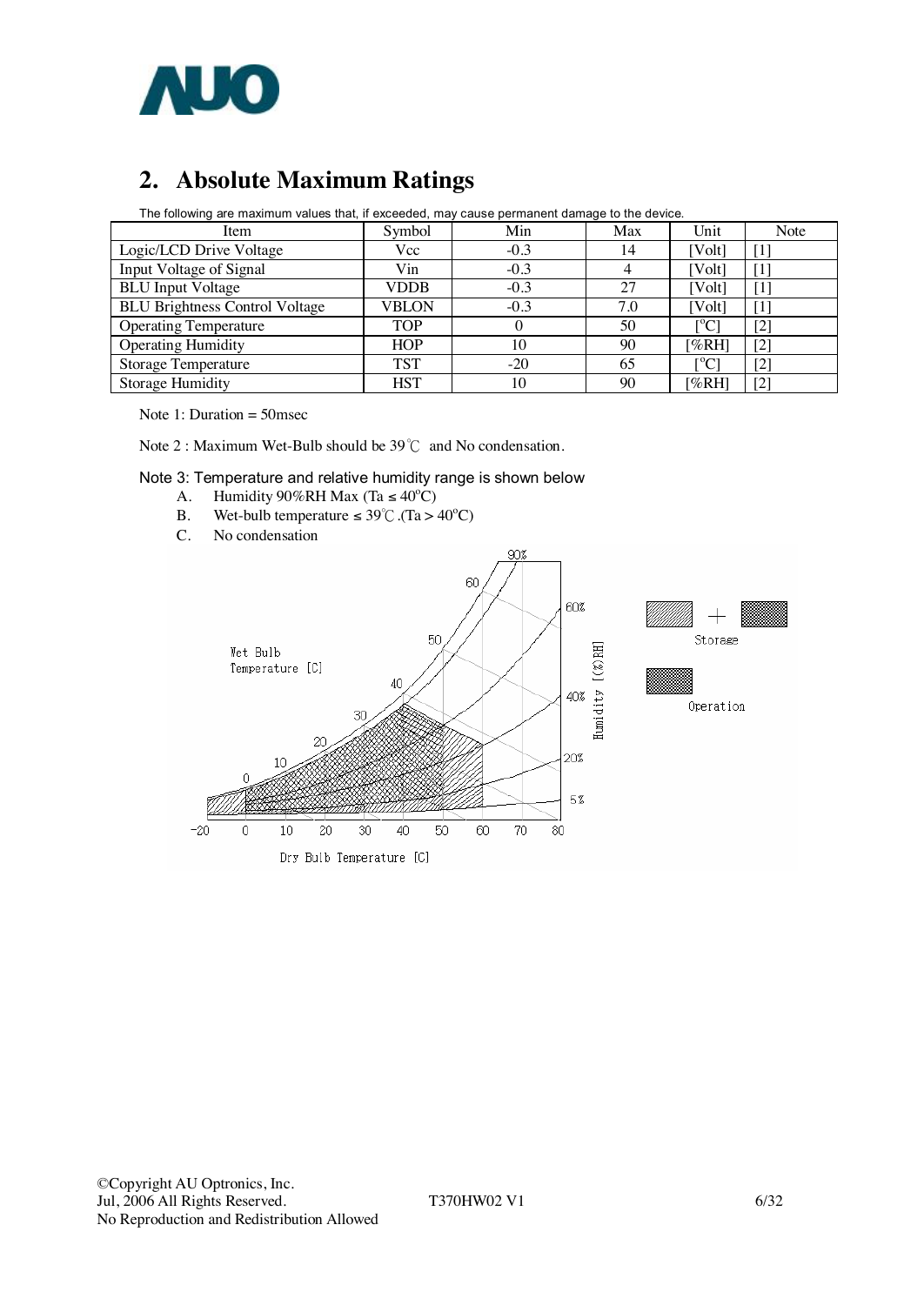

# **3. Electrical Characteristics**

The T370HW02 V1 requires two power inputs.

1.1<sup>st</sup> input power: for TFT-LCD Module driving.

 $2.2<sup>nd</sup>$  input power: for the BLU driving, (powered inverter)

**3-1 TFT-LCD Module** (<br> **2-1 Parameter** (Tampbol ) (Taxable ) (Taxable ) (Taxable ) (Taxable ) (Taxable ) (Taxable ) (Taxable ) (Taxable ) (Taxable ) (Taxable ) (Taxable ) (Taxable ) (Taxable ) (Taxable ) (Taxable ) (Taxab  $(Ta=25\pm2^{\circ}C)$ **Parameter Min Typ Max**  $Notes$ Power Supply Input Voltage Vcc 10.8 12.0 13.2 Vdc<br>
Power Supply Input Current Icc 1 1 1.2 A Power Supply Input Current Icc 1 1.2 A [1]<br>
Power Consumption Pc - 12 14.4 Watt [1] Power Consumption  $P_{\text{c}}$  - 12 14.4 Watt [1] Inrush Current I<sub>RUSH</sub> - 4 Apeak [2] Differential Input High Threshold Voltage  $V_{TH}$  | | 100 | mV | [3] Differential Input Low Threshold Voltage VTL -100 mV [3] LVDS Interface  $Common Input Voltage$   $V_{ICM}$  1.1 1.25 1.4 V CMOS Input High Threshold Voltage V<sub>IH</sub> (High) 2.4 3.3 Vdc Input Low Threshold Voltage  $V_{II}$  (Low) 0 0.9 Vdc

**Note:**

**1.** Testing condition is shown in table and figure below for electrical characteristic measurement:

|                               | Symbol                     | Value            | Units     | Note           |
|-------------------------------|----------------------------|------------------|-----------|----------------|
| Input Voltage                 | Vcc                        | 12               | Volt      |                |
| Vertical Frequency            | $\mathbf{V}$               | 60               | Hz        |                |
| Frequency of Clock            | $\rm{f_{CLK}}$             | 65               | MHz       |                |
| Inrush Current                | $\mathbf{I}_{\text{rush}}$ | $\overline{4}$   | А         |                |
| Time period with rush current | $\wedge$ t                 | 470              | <b>us</b> | Shown in Fig.1 |
| Common input Voltage          | $\rm V_{ICM}$              |                  | V         |                |
| Test Pattern level            | Level                      | L <sub>255</sub> |           |                |



#### **Figure 1: Measurement of Irush**

- **2.** Environment condition for electrical characteristic measurement:: Temperature and relative humidity range is shown below:
	- A. Humidity  $90\%RH$  Max (Ta  $\leq 40^{\circ}C$ )
	- B. Wet-bulb temperature  $\leq 39^{\circ}$ C. (Ta > 40<sup>o</sup>C)
	- C. No condensation

©Copyright AU Optronics, Inc. Jul, 2006 All Rights Reserved. T370HW02 V1 7/32 No Reproduction and Redistribution Allowed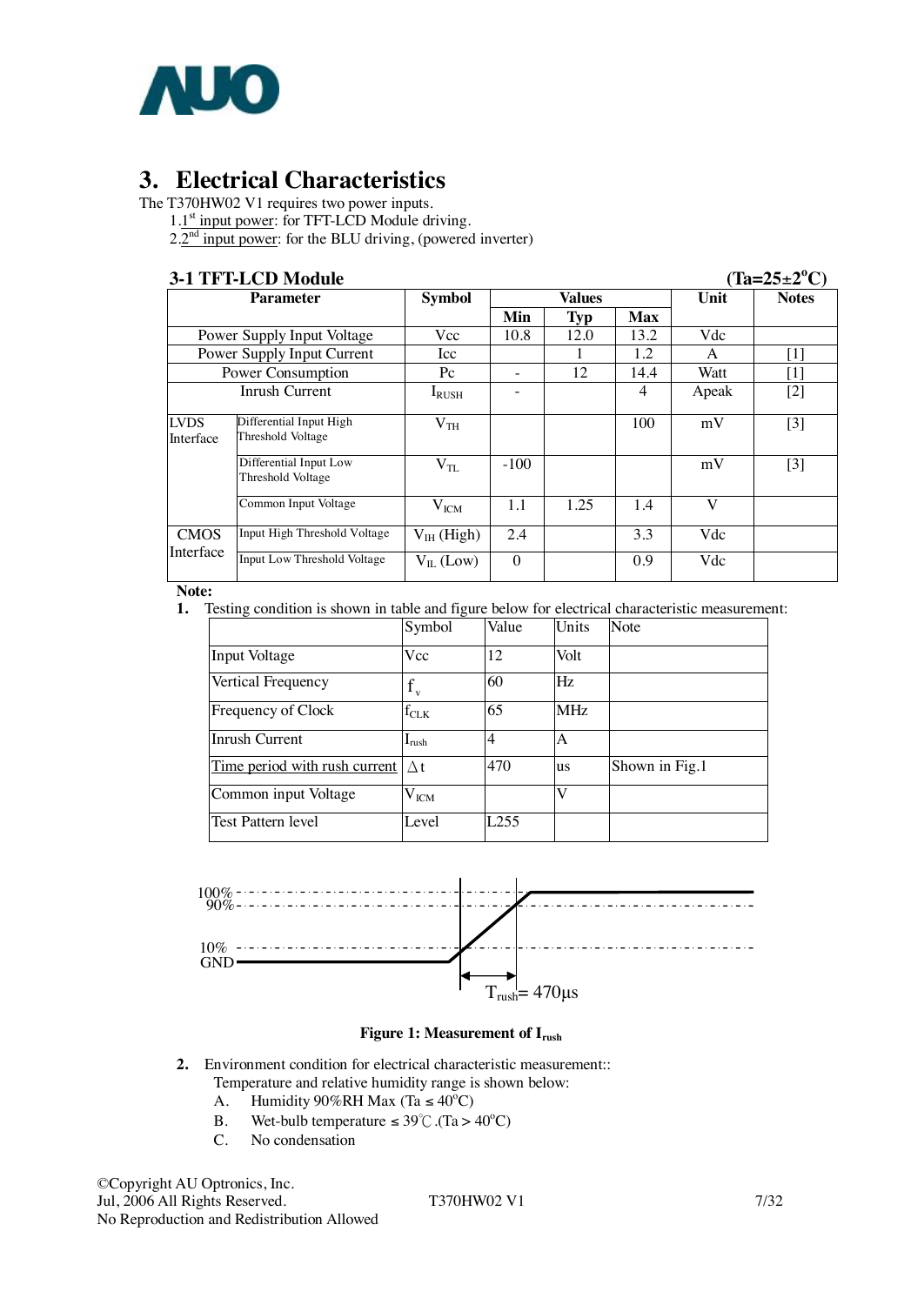

**3.** Measurement of LVDS differential voltage is shown in Figure 2.



**Figure 2 : LVDS Differential Voltage**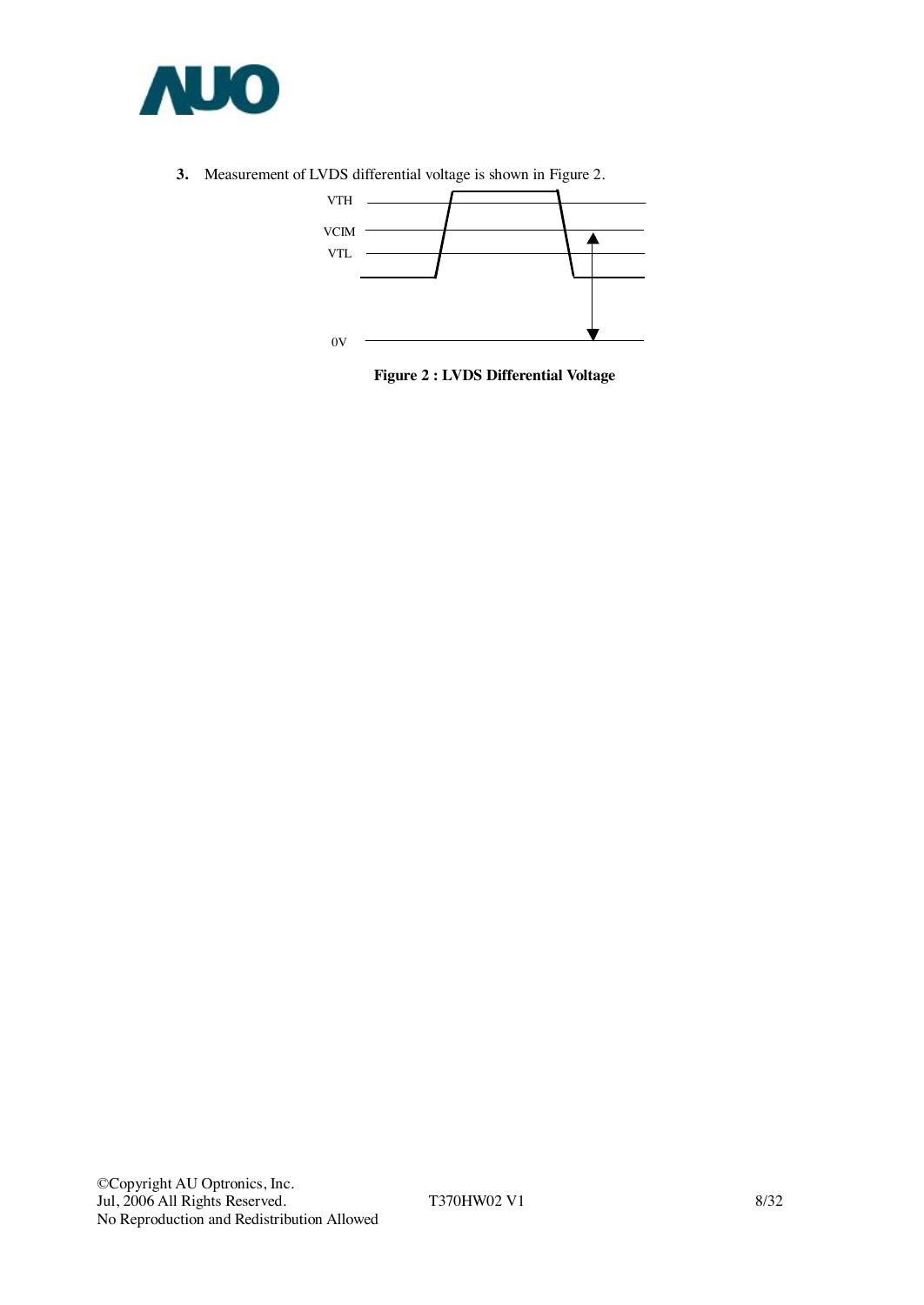

#### **3-2 BACKLIGHT UNIT**

|                                 |               | $(Ta=25\pm2^{\circ}C)$ |             |            |              |      |  |  |  |  |  |  |
|---------------------------------|---------------|------------------------|-------------|------------|--------------|------|--|--|--|--|--|--|
|                                 |               |                        | Value       |            | <b>Units</b> | Note |  |  |  |  |  |  |
| <b>Parameter</b>                | <b>Symbol</b> | Min                    | Гyp.        | <b>Max</b> |              |      |  |  |  |  |  |  |
| <b>Lamp Consumption</b> $ P_L $ |               |                        | 145         | <b>160</b> |              |      |  |  |  |  |  |  |
| power                           |               |                        |             |            |              |      |  |  |  |  |  |  |
| <b>Life time</b>                |               |                        | 50000 60000 |            |              |      |  |  |  |  |  |  |

**Note:** 

- **1.** Do not attach a conducting tape to lamp connecting wire. If the lamp wire attach to conducting tape, TFT-LCD Module have a low luminance and the inverter has abnormal action because leakage current occurs between lamp wire and conducting tape.
- **2.** The performance of the Lamp in LCM, for example lifetime or brightness, is extremely influenced by the characteristics of the DC-AC Inverter. So all the parameters of an inverter should be carefully designed so as not to produce too much leakage current from high-voltage output of the inverter. When you design or order the inverter, please make sure unwanted lighting caused by the mismatch of the lamp and the inverter (no lighting, flicker, etc) never occurs. When you confirm it, the LCD Assembly should be operated in the same condition as installed in your instrument.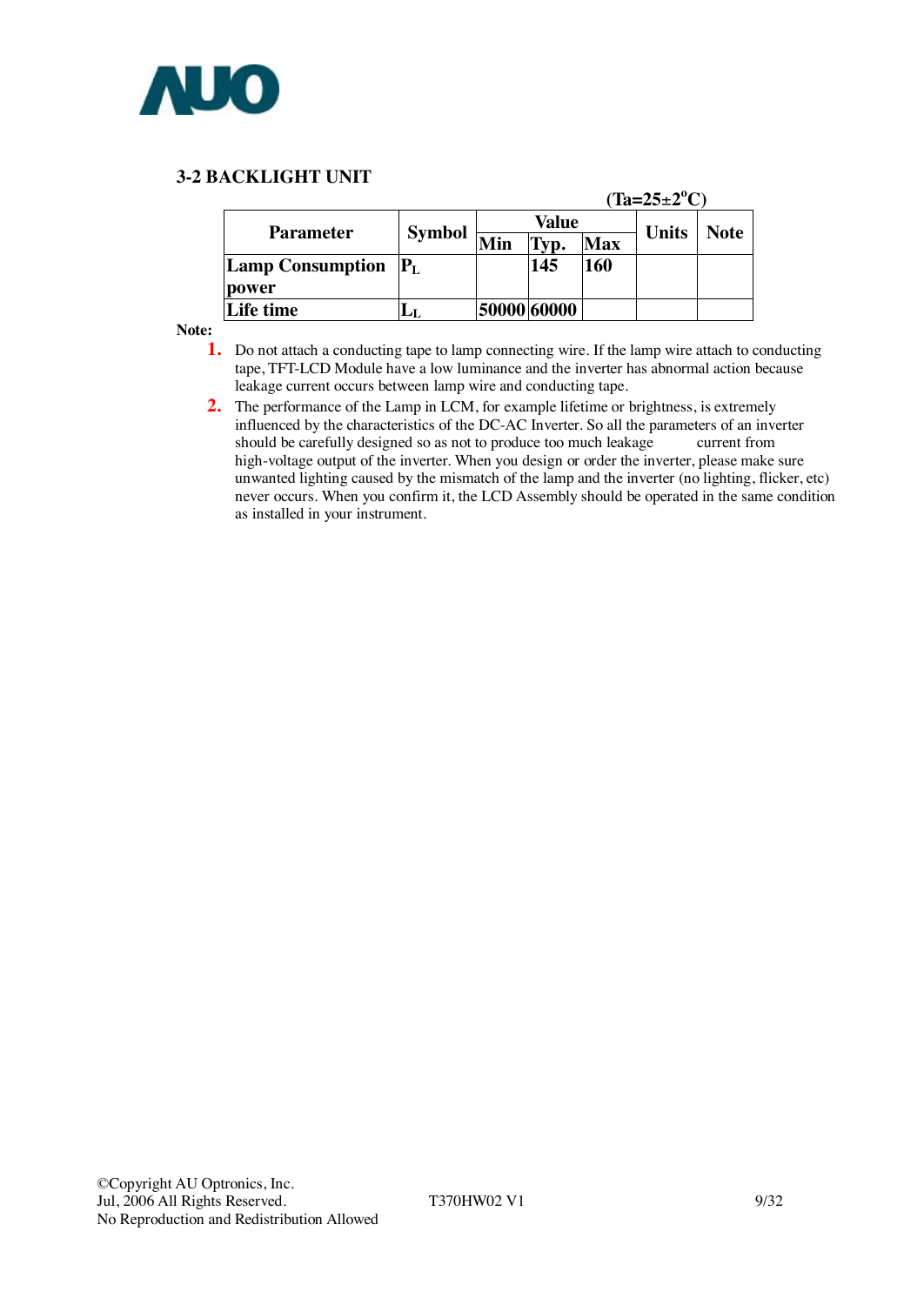

|                               |                                |            |            |                | Spec                     |                          |            |                |
|-------------------------------|--------------------------------|------------|------------|----------------|--------------------------|--------------------------|------------|----------------|
| Item                          | Symbol                         |            | Condition  | Min            | Typical                  | Max                      | Unit       | <b>Note</b>    |
| <b>Input Voltage</b>          | $\rm V_{\rm DDB}$              |            |            | 21.6           | 24                       | 26.4                     | <b>VDC</b> |                |
| <b>Input Current</b>          | $I_{\rm DDB}$                  |            | $VDDB=24V$ |                | 6.04                     | 6.62                     | <b>ADC</b> | $\mathbf{1}$   |
| <b>Input Power</b>            | $P_{\rm DDB}$                  |            | $VDDB=24V$ | $\overline{a}$ | 145                      | 159                      | W          | $\mathbf{1}$   |
| Inrush current                | $I_{RUSH}$                     |            | $VDDB=24V$ | $\overline{a}$ |                          | 8.5                      | <b>ADC</b> | $\overline{2}$ |
| <b>Output Frequency</b>       | $F_{BL}$                       |            | $VDDB=24V$ |                | 42                       |                          | <b>KHz</b> |                |
|                               | $\rm V_{BLON}$                 | ON         | $VDDB=24V$ | $\overline{2}$ | $\overline{\phantom{0}}$ | 3.3                      | <b>VDC</b> |                |
| On/Off control voltage        |                                | <b>OFF</b> |            | $\theta$       |                          | 0.8                      |            |                |
|                               | <b>MAX</b><br>V <sub>DIM</sub> |            | $VDDB=24V$ | $\overline{2}$ |                          | 3.3                      | <b>VDC</b> |                |
| Dimming Control Voltage       |                                | <b>MIN</b> |            | $\theta$       |                          | 0.8                      | <b>VDC</b> |                |
| Dimming Frequent              | $\overline{F_D}$               |            | $VDDB=24V$ | 150            |                          | 300                      | Hz         |                |
|                               | <b>V_EPWM</b>                  | <b>MAX</b> | $VDDB=24V$ |                | 3.3                      |                          | <b>VDC</b> |                |
| PWM control Voltage           |                                | <b>MIN</b> | $VDDB=24V$ |                | $\Omega$                 | $\overline{\phantom{a}}$ |            |                |
| External PWM control Current  |                                | I EPWM     |            |                |                          | $\overline{2}$           | mADC       |                |
| External PWM Duty ratio       | <b>D_EPWM</b>                  |            | $VDDB=24V$ | 30             |                          | 100                      | $\%$       |                |
| <b>External PWM Frequency</b> | $\overline{F}$ EPWM            |            | $VDDB=24V$ | 150            | 180                      | 300                      | Hz         |                |

### **3-3 INVERTER INTERFACE CHARACTERISTICS**

Note 1: VDIM= 3.3V; EPWM = Open/High (Turn on for 45minutes) Note 2: Duration  $= 20$  ms;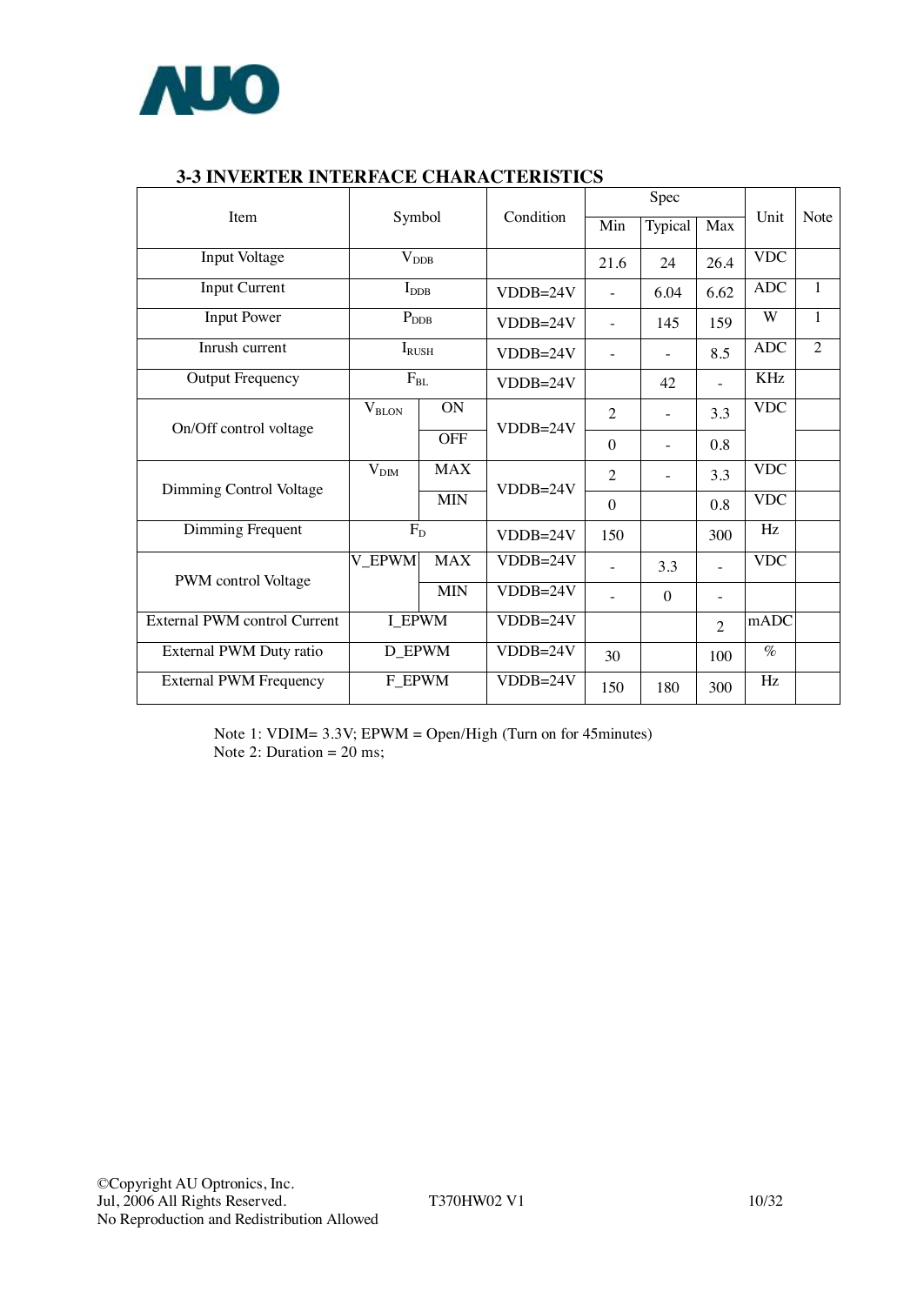

# **4. INPUT TERMINAL PIN ASSIGNMENT**

### -1 **TFT-LCD Module**

**-** LCD connector (CN3): JAE FI-RE51S-HF Mating connector:

| No                      | <b>Signal</b>   | N <sub>o</sub>  | <b>Signal</b>     |
|-------------------------|-----------------|-----------------|-------------------|
| $\mathbf{1}$            | <b>GND</b>      | 27              | <b>GND</b>        |
| $\overline{\mathbf{c}}$ | Reserved.       | 28              | RE <sub>0</sub> - |
| $\overline{\mathbf{3}}$ | Reserved.       | 29              | $RE0+$            |
| $\overline{\mathbf{4}}$ | Reserved.       | 30              | <b>RE1-</b>       |
| 5                       | Reserved.       | 31              | $RE1+$            |
| $\overline{\bf{6}}$     | Reserved.       | 32              | <b>RE2-</b>       |
| 7                       | <b>LVDS SEL</b> | 33              | $RE2+$            |
| $\overline{\mathbf{8}}$ | Reserved.       | 34              | <b>GND</b>        |
| 9                       | Reserved.       | 35              | <b>RECLKIN-</b>   |
| 10                      | Reserved.       | $\overline{36}$ | <b>RECLKIN+</b>   |
| $\overline{11}$         | <b>GND</b>      | $\overline{37}$ | <b>GND</b>        |
| 12                      | <b>RO0-</b>     | 38              | <b>RE3-</b>       |
| 13                      | $RO0+$          | 39              | $RE3+$            |
| 14                      | <b>RO1-</b>     | 40              | N.C.              |
| 15                      | $RO1+$          | 41              | N.C.              |
| 16                      | <b>RO2-</b>     | 42              | <b>GND</b>        |
| 17                      | $RO2+$          | 43              | <b>GND</b>        |
| 18                      | <b>GND</b>      | 44              | <b>GND</b>        |
| 19                      | <b>ROCLKIN-</b> | 45              | <b>GND</b>        |
| 20                      | <b>ROCLKIN+</b> | 46              | <b>GND</b>        |
| 21                      | <b>GND</b>      | 47              | N.C.              |
| $\overline{22}$         | <b>RO3-</b>     | 48              | VLCD(12V)         |
| 23                      | $RO3+$          | 49              | VLCD(12V)         |
| 24                      | N.C.            | 50              | VLCD(12V)         |
| 25                      | N.C.            | 51              | VLCD(12V)         |
| 26                      | <b>GND</b>      |                 |                   |

#### **Note:**

1. All GND (ground) pins should be connected together and should also be connected to the LCD's metal frame. All **Vcc** (power input) pins should be connected together.

2. NC Only – Pull High or Low is not allowed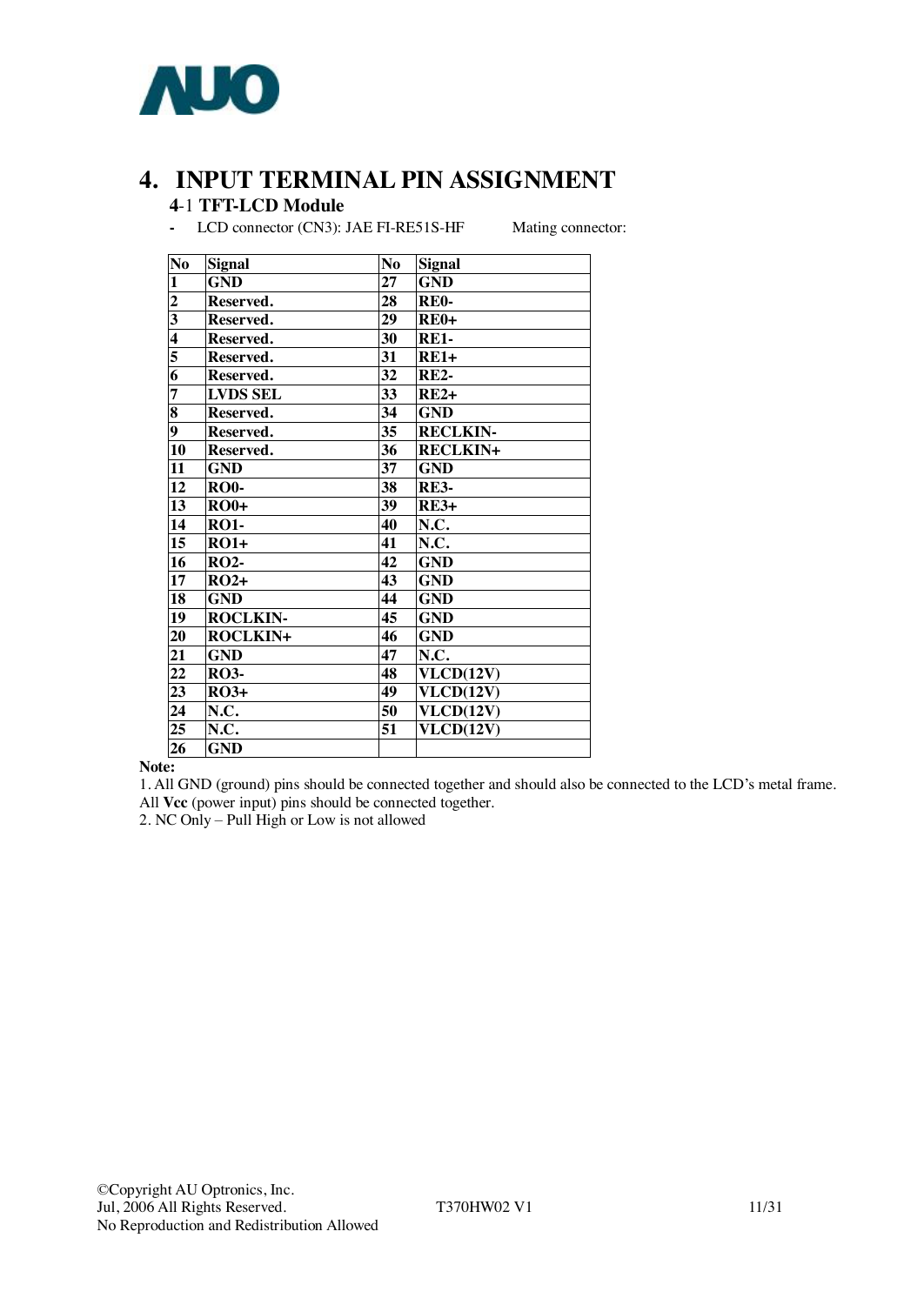

#### **4-2 INVERTER UNITS**

Connector is shown below:

|    | CN1: S14B-PH-SM3-TB(JST)   |                                                                                    |
|----|----------------------------|------------------------------------------------------------------------------------|
|    | No Signal Name             | Feature                                                                            |
| 1  | $\mathsf{V}_{\mathsf{BL}}$ | +24V                                                                               |
| 2  | $V_{BL}$                   | +24V                                                                               |
| 3  | $V_{BL}$                   | $+24V$                                                                             |
| 4  | $V_{BL}$                   | $+24V$                                                                             |
| 5  | $V_{BL}$                   | +24V                                                                               |
| 6  | GND                        | GND                                                                                |
| 7  | GND                        | GND                                                                                |
| 8  | GND                        | GND                                                                                |
| 9  | GND                        | GND                                                                                |
| 10 | GND                        | GND                                                                                |
| 11 | Vdim                       | Brightness control signal input<br>$(0V : Min \sim 3.3 V : Max)$                   |
| 12 | BL On/Off                  | 3.3V: On, 0V: Off                                                                  |
| 13 | E-PWM Dim                  | <b>External PWM Dimming Control</b>                                                |
| 14 | SEL pin                    | $High(2~5V)$ : internal PWM (pin 11)<br>Low( $0 \sim 0.8$ ) : external PWM (pin13) |

#### CN2 : S10B-PH-SM3-TB(JST)

| No             | Signal Name                | Feature    |
|----------------|----------------------------|------------|
| 1              | $\mathsf{V}_{\mathsf{BL}}$ | $+24V$     |
| $\overline{2}$ | $\mathsf{V}_{\mathsf{BL}}$ | $+24V$     |
| 3              | $\mathsf{V}_{\mathsf{BL}}$ | $+24V$     |
| 4              | $V_{BL}$                   | $+24V$     |
| 5              | $\mathsf{V}_{\mathsf{BL}}$ | $+24V$     |
| 6              | <b>GND</b>                 | <b>GND</b> |
| 7              | GND                        | <b>GND</b> |
| 8              | <b>GND</b>                 | <b>GND</b> |
| 9              | <b>GND</b>                 | <b>GND</b> |
| 10             | GND                        | <b>GND</b> |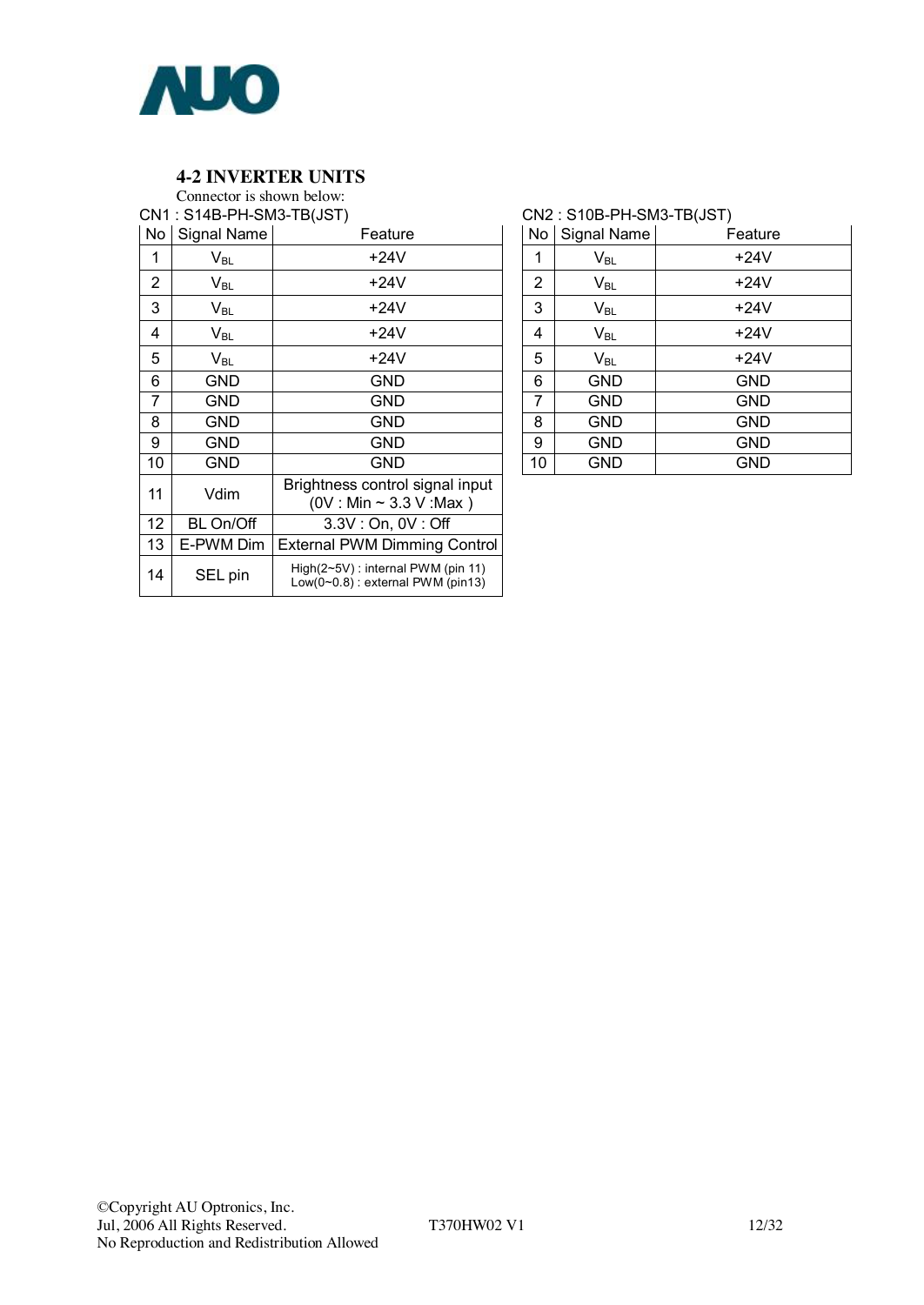

#### **4-3 LVDS DATA FORMAT**





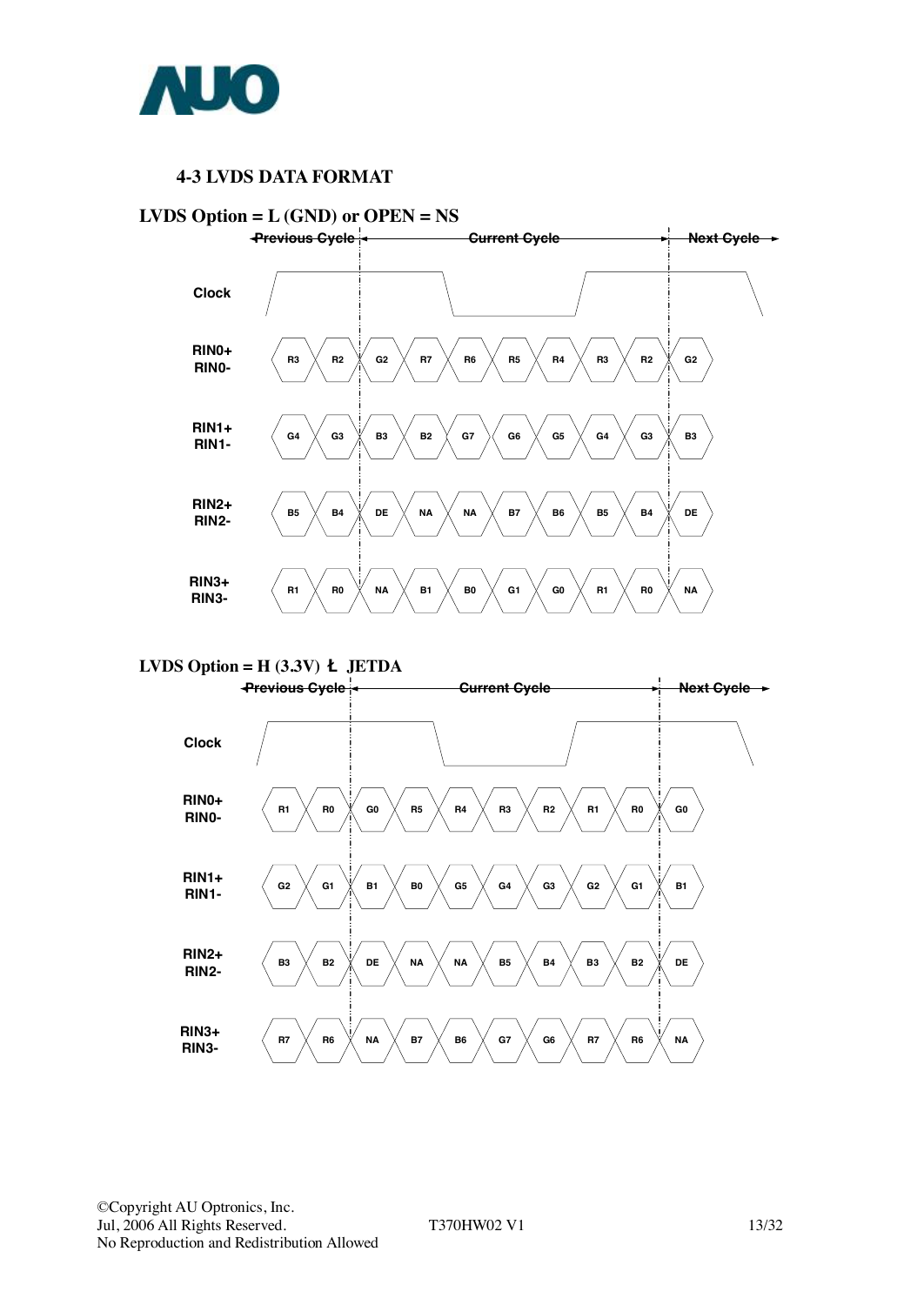

#### **4-4 COLOR INPUT DATAASSIGNMENT**

The brightness of each primary color (red, green and blue) is based on the 8 bit gray scale data input for the color; the higher the binary input, the brighter the color. The table below provides a reference for color versus data input.

|              |                   |              |                  |                        |                  |                  |                  |                  |                |                  |                  | Input Color Data |                   |                  |                  |                  |                  |                                |                  |                  |                  |                  |                  |                       |                  |
|--------------|-------------------|--------------|------------------|------------------------|------------------|------------------|------------------|------------------|----------------|------------------|------------------|------------------|-------------------|------------------|------------------|------------------|------------------|--------------------------------|------------------|------------------|------------------|------------------|------------------|-----------------------|------------------|
| Color        |                   |              |                  |                        |                  | <b>RED</b>       |                  |                  |                |                  |                  |                  | <b>GREEN</b>      |                  |                  |                  |                  |                                |                  |                  |                  | <b>BLUE</b>      |                  |                       |                  |
|              |                   | <b>MSB</b>   |                  |                        |                  |                  |                  |                  | <b>LSB MSB</b> |                  |                  |                  |                   |                  |                  |                  |                  | <b>LSB MSB</b>                 |                  |                  |                  |                  |                  |                       | <b>LSB</b>       |
|              |                   |              |                  | R7  R6  R5  R4  R3  R2 |                  |                  |                  | $R1$ $R0$        |                |                  | G7 G6 G5         |                  | G4 G3             |                  | G2               | $G1$ $G0$        |                  | $\overline{B7}$ B <sub>6</sub> |                  | B <sub>5</sub>   | <b>B</b> 4       | B <sub>3</sub>   | B <sub>2</sub>   | B1                    | B <sub>0</sub>   |
|              | <b>Black</b>      | $\Omega$     | $\Omega$         | $\Omega$               | $\theta$         | $\Omega$         | $\Omega$         | $\Omega$         | $\Omega$       | $\Omega$         | $\Omega$         | $\Omega$         | $\theta$          | $\Omega$         | $\Omega$         | $\Omega$         | $\Omega$         | $\Omega$                       | $\Omega$         | $\theta$         | $\Omega$         | $\Omega$         | $\Omega$         | $\Omega$              | $\theta$         |
|              | Red(255)          | $\mathbf{1}$ | 1                | 1                      | 1                | 1                | 1                | 1                | 1              | $\boldsymbol{0}$ | $\theta$         | $\theta$         | $\theta$          | $\theta$         | $\mathbf{0}$     | $\overline{0}$   | $\theta$         | $\boldsymbol{0}$               | $\theta$         | $\theta$         | $\theta$         | $\theta$         | $\theta$         | $\theta$              | $\boldsymbol{0}$ |
| Basic        | Green(255)        | $\theta$     | $\theta$         | $\theta$               | $\theta$         | $\theta$         | $\theta$         | $\theta$         | $\theta$       | 1                | 1                | 1                | 1                 | 1                | 1                | 1                | 1                | $\theta$                       | $\theta$         | $\theta$         | $\Omega$         | $\theta$         | $\theta$         | $\theta$<br>I         | $\theta$         |
| Color        | Blue(255)         | $\theta$     | $\theta$         | $\theta$               | $\boldsymbol{0}$ | $\theta$         | $\boldsymbol{0}$ | $\mathbf{0}$     | $\theta$       | $\boldsymbol{0}$ | $\theta$         | $\theta$         | $\mathbf{0}$      | $\theta$         | $\boldsymbol{0}$ | $\theta$         | $\mathbf{0}$     | 1                              | 1                |                  | 1                |                  | 1                | 1                     | 1                |
|              | Cyan              | $\theta$     | $\Omega$         | $\Omega$               | $\theta$         | $\Omega$         | $\Omega$         | $\Omega$         | $\theta$       | 1                | 1                | 1                | 1                 |                  | 1                |                  | $\mathbf{1}$     | 1                              | 1                | 1                | $\mathbf{1}$     |                  | 1                | 1                     | 1                |
|              | Magenta           | 1            | 1                |                        |                  |                  | 1                | 1                | 1              | $\theta$         | $\theta$         | $\Omega$         | $\theta$          | $\Omega$         | $\theta$         | $\theta$         | $\theta$         | 1                              | 1                |                  | 1                |                  | 1                |                       | 1                |
|              | Yellow            | $\mathbf{1}$ |                  |                        | 1                | 1                | 1                | 1                | 1              | 1                | 1                | 1                | 1                 | 1                | 1                | 1                | 1                | $\boldsymbol{0}$               | $\boldsymbol{0}$ | $\boldsymbol{0}$ | $\boldsymbol{0}$ | $\boldsymbol{0}$ | $\boldsymbol{0}$ | $\mathbf{0}$          | $\boldsymbol{0}$ |
|              | White             | 1            | 1                |                        |                  | 1                | 1                | 1                | 1              | 1                | 1                | 1                | 1                 |                  | 1                |                  | -1               |                                | 1                | 1                | 1                |                  | 1                |                       | 1                |
| <b>RED</b>   | RED(000)          | $\Omega$     | $\Omega$         | $\Omega$               | $\Omega$         | $\Omega$         | $\Omega$         | $\Omega$         | $\Omega$       | $\Omega$         | $\Omega$         | $\Omega$         | $\theta$          | $\Omega$         | $\Omega$         | $\Omega$         | $\Omega$         | $\Omega$                       | $\Omega$         | $\Omega$         | $\Omega$         | $\Omega$         | $\Omega$         | $\Omega$<br>ŧ         | $\Omega$         |
|              | <b>RED(001)</b>   | $\Omega$     | $\theta$         | $\Omega$               | $\theta$         | $\theta$         | $\theta$         | $\theta$         | 1              | $\Omega$         | $\Omega$         | $\Omega$         | $\theta$          | $\theta$         | $\theta$         | $\theta$         | $\theta$         | $\theta$                       | $\theta$         | $\theta$         | $\theta$         | $\theta$         | $\Omega$         | $\theta$              | $\theta$         |
|              |                   |              |                  |                        |                  |                  |                  |                  |                |                  |                  |                  |                   |                  |                  |                  |                  |                                |                  |                  |                  |                  |                  |                       |                  |
|              | RED(254)          | $\mathbf{1}$ | 1                | 1                      | 1                | 1                | 1                | 1                | $\theta$       | $\theta$         | $\theta$         | $\Omega$         | $\theta$          | $\theta$         | $\boldsymbol{0}$ | $\theta$         | $\theta$         | $\boldsymbol{0}$               | $\theta$         | $\theta$         | $\theta$         | $\boldsymbol{0}$ | $\theta$         | $\boldsymbol{0}$<br>I | $\theta$         |
|              | RED(255)          | $\mathbf{1}$ | 1                | $\mathbf{1}$           | 1                | $\mathbf{1}$     | 1                | -1               | 1              | $\boldsymbol{0}$ | $\boldsymbol{0}$ | $\boldsymbol{0}$ | $\boldsymbol{0}$  | $\boldsymbol{0}$ | $\mathbf{0}$     | $\boldsymbol{0}$ | $\boldsymbol{0}$ | $\boldsymbol{0}$               | $\overline{0}$   | $\boldsymbol{0}$ | $\boldsymbol{0}$ | $\boldsymbol{0}$ | $\boldsymbol{0}$ | $\mathbf{0}$          | $\mathbf{0}$     |
|              | <b>GREEN(000)</b> | $\Omega$     | $\theta$         | $\theta$               | $\theta$         | $\theta$         | $\theta$         | $\Omega$         | $\Omega$       | $\theta$         | $\Omega$         | $\Omega$         | $\mathbf{0}$      | $\theta$         | $\boldsymbol{0}$ | $\theta$         | $\Omega$         | $\Omega$                       | $\Omega$         | $\theta$         | $\theta$         | $\theta$         | $\theta$         | $\theta$              | $\mathbf{0}$     |
| <b>GREEN</b> | <b>GREEN(001)</b> | $\theta$     | $\theta$         | $\theta$               | $\boldsymbol{0}$ | $\theta$         | $\boldsymbol{0}$ | $\Omega$         | $\theta$       | $\theta$         | $\theta$         | $\theta$         | $\theta$          | $\theta$<br>Ī    | $\theta$         | $\theta$         | $\mathbf{1}$     | $\theta$                       | $\theta$         | $\theta$         | $\Omega$         | $\theta$         | $\theta$         | $\theta$              | $\theta$         |
|              |                   |              |                  |                        |                  |                  |                  |                  |                |                  |                  |                  |                   |                  |                  |                  |                  |                                |                  |                  |                  |                  |                  |                       |                  |
|              | <b>GREEN(254)</b> | $\theta$     | $\theta$         | $\Omega$               | $\theta$         | $\theta$         | $\theta$         | $\theta$         | $\theta$       | 1                | 1                | 1                | 1                 | 1                | 1                | 1                | $\theta$         | $\theta$                       | $\theta$         | $\theta$         | $\theta$         | $\theta$         | $\theta$<br>I    | $\theta$              | $\theta$         |
|              | GREEN(255)        | $\mathbf{0}$ | $\boldsymbol{0}$ | $\boldsymbol{0}$       | $\boldsymbol{0}$ | $\mathbf{0}$     | $\boldsymbol{0}$ | $\boldsymbol{0}$ | $\mathbf{0}$   | 1                | 1                | 1                | 1                 | 1                | 1                | 1                | -1               | $\boldsymbol{0}$               | $\boldsymbol{0}$ | $\overline{0}$   | $\boldsymbol{0}$ | $\boldsymbol{0}$ | $\bf{0}$         | $\boldsymbol{0}$      | $\boldsymbol{0}$ |
|              | <b>BLUE(000)</b>  | $\Omega$     | $\theta$         | $\Omega$               | $\theta$         | $\Omega$         | $\Omega$         | $\Omega$         | $\Omega$       | $\Omega$         | $\Omega$         | $\Omega$         | $\Omega$          | $\Omega$         | $\theta$         | $\Omega$<br>j    | $\Omega$         | $\Omega$                       | $\Omega$         | $\Omega$         | $\Omega$         | $\Omega$         | $\Omega$         | $\Omega$<br>÷         | $\Omega$         |
| <b>BLUE</b>  | <b>BLUE(001)</b>  | $\Omega$     | $\boldsymbol{0}$ | $\theta$               | $\theta$         | $\boldsymbol{0}$ | $\Omega$         | $\theta$         | $\theta$       | $\theta$         | $\Omega$         | $\theta$         | $\theta$          | $\theta$         | $\theta$         | $\theta$         | $\theta$         | $\theta$                       | $\theta$         | $\theta$         | $\theta$         | $\theta$         | $\Omega$         | $\mathbf{0}$          | $\mathbf{1}$     |
|              | -------           |              |                  |                        |                  |                  |                  |                  |                |                  |                  |                  |                   |                  |                  |                  |                  |                                |                  |                  |                  |                  |                  |                       |                  |
|              | <b>BLUE(254)</b>  | $\theta$     | $\boldsymbol{0}$ | $\theta$               | $\Omega$         | $\theta$         | $\boldsymbol{0}$ | $\boldsymbol{0}$ | $\theta$       | $\boldsymbol{0}$ | $\theta$         | $\theta$         | $\mathbf{0}$<br>I | $\theta$         | $\theta$         | $\overline{0}$   | $\theta$         | $\mathbf{1}$                   | $\mathbf{1}$     | 1                | $\mathbf{1}$     | 1                | 1                | 1                     | $\boldsymbol{0}$ |
|              | <b>BLUE(255)</b>  | $\Omega$     | $\theta$         | $\Omega$               | $\Omega$         | $\Omega$         | $\Omega$         | $\Omega$         | $\Omega$       | $\Omega$         | $\Omega$         | $\Omega$         | $\Omega$<br>ł     | $\Omega$         | $\Omega$<br>÷    | $\Omega$         | $\Omega$         | 1                              | 1                | 1                | 1                | 1                | 1                | $\mathbf{1}$          | 1                |

#### COLOR DATA REFERENCE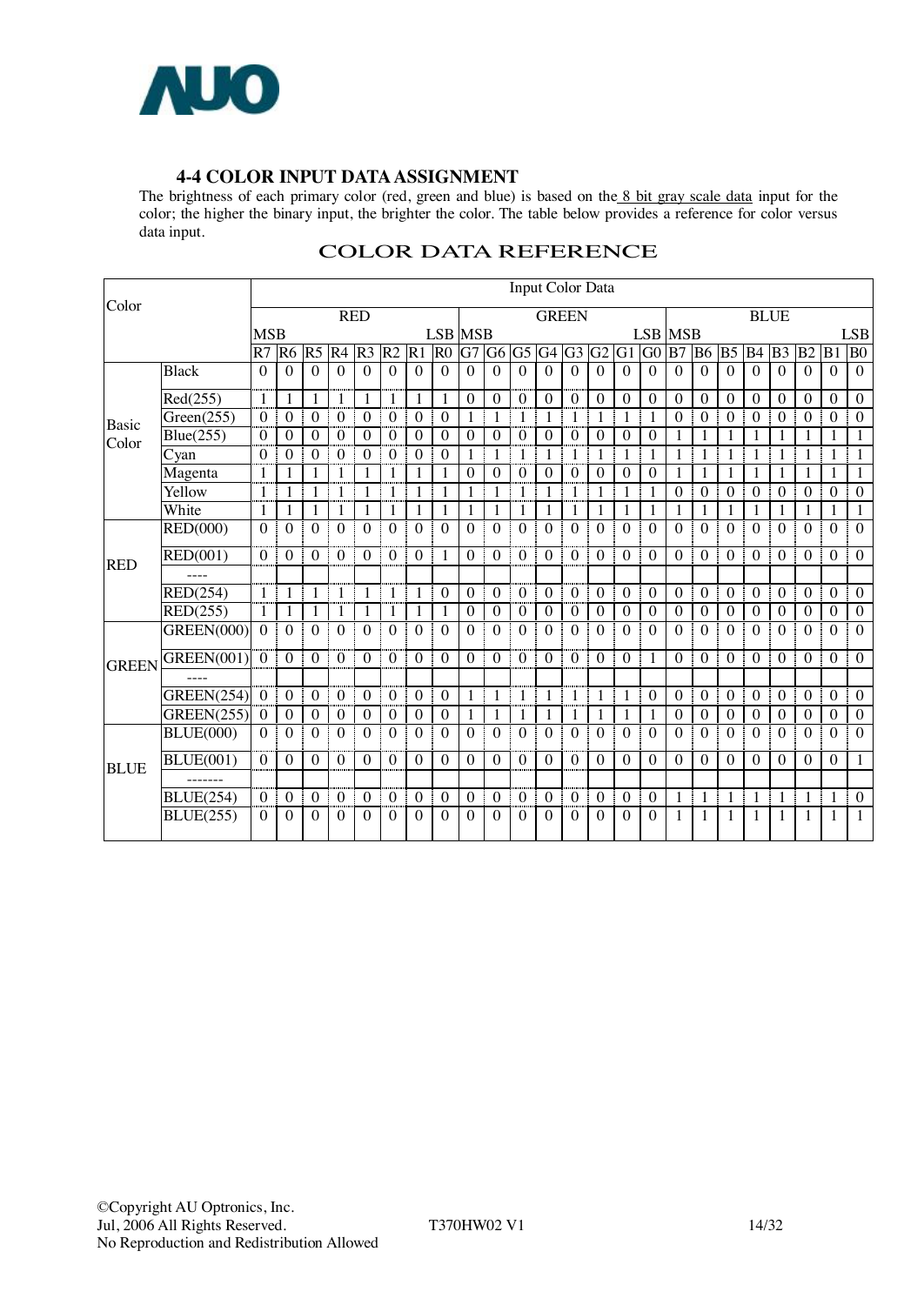

# **5. Interface Timing**

### **5-1 INPUT SIGNAL TIMING SPECIFICATIONS:**

This is the signal timing required at the input of the User connector. All of the interface signal timing should be satisfied with the following specifications for it's proper operation.

#### **Timing Table (DE only Mode)**

#### A. Frame Rate  $= 60$  Hz

| Signal                 | Item                | Symbol    | Min    | Type  | Max   | Unit       |
|------------------------|---------------------|-----------|--------|-------|-------|------------|
|                        | Period              | Tv        | 1090   | 1130  | 1200  | Th         |
| Vertical               | Active              | Tdisp (v) |        |       | Th    |            |
| Section                | Blanking            | Tblk(v)   | 10     | 50    | 120   | Th         |
|                        | Period              | Th        | 1030   | 1100  | 1180  | Tclk       |
| Horizontal             | Active              | Tdisp (h) | 960    |       |       | Tclk       |
| Section                | Blanking            | Tblk (h)  | 70     | 140   | 220   | Tclk       |
| Clock                  | 1/Tclk<br>Frequency |           | 67.362 | 74.58 | 84.96 | MHz        |
| Vertical<br>Frequency  | Frequency           | Freq      | 60     | 60    | 60    | Hz         |
| Horizntal<br>Frequency | Frequency<br>Freq   |           | 65.4   | 67.8  | 72    | <b>KHz</b> |

#### B. Frame Rate  $=$  50 Hz

| Signal                         | Symbol<br>Item      |           | Min    | Type  | Max    | Unit |
|--------------------------------|---------------------|-----------|--------|-------|--------|------|
|                                | Period              | Tv        | 1316   | 1356  | 1426   | Th   |
| Vertical                       | Active              | Tdisp (v) |        |       | Th     |      |
| Section                        | Blanking            | Tblk (v)  | 236    | 276   | 346    | Th   |
|                                | Period              | Τh        | 1030   | 1100  | 1180   | Tclk |
| Horizontal                     | Active              | Tdisp (h) |        | Tclk  |        |      |
| Section                        | Blanking            | Tblk (h)  | 70     | 140   | 220    | Tclk |
| Clock                          | 1/Tclk<br>Frequency |           | 67.774 | 74.58 | 84.134 | MHz  |
| Vertical                       |                     |           | 50     | 50    | 50     | Hz   |
| Frequency                      | Freg<br>Frequency   |           |        |       |        |      |
| Horizntal                      |                     |           | 65.8   | 67.8  | 71.3   | KHz  |
| Freg<br>Frequency<br>Frequency |                     |           |        |       |        |      |

1.) Display position is specific by the rise of DE signal only.

Horizontal display position is specified by the falling edge of  $1<sup>st</sup>$  DCLK right after the rise of ENAB, is displayed on the left edge of the screen.

Vertical display position is specified by the rise of DE after a "Low" level period equivalent to eight times of horizontal period. The 1<sup>st</sup> data corresponding to one horizontal line after the rise the of ENAB is displayed at the top line of screen.

3.) If a period of DEB "High" is less than 1920 DCLK or less than 1080 lines, the rest of the screen displays black.

4.) The display position does not fit to the screen if a period of DE "High" and the effective data period do not synchronize with each other.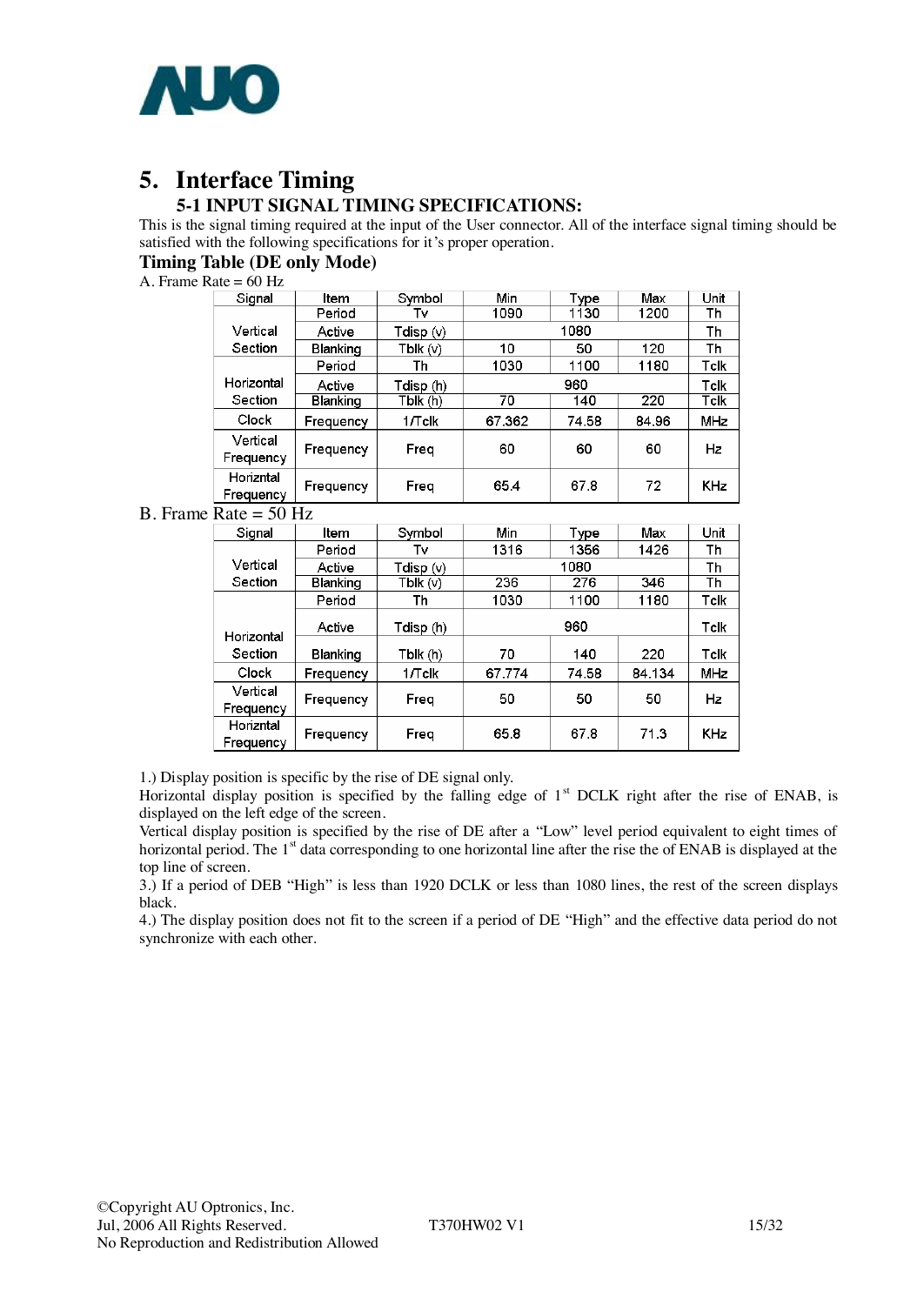

### Signal Timing Waveforms



©Copyright AU Optronics, Inc. Jul, 2006 All Rights Reserved. T370HW02 V1 16/31 No Reproduction and Redistribution Allowed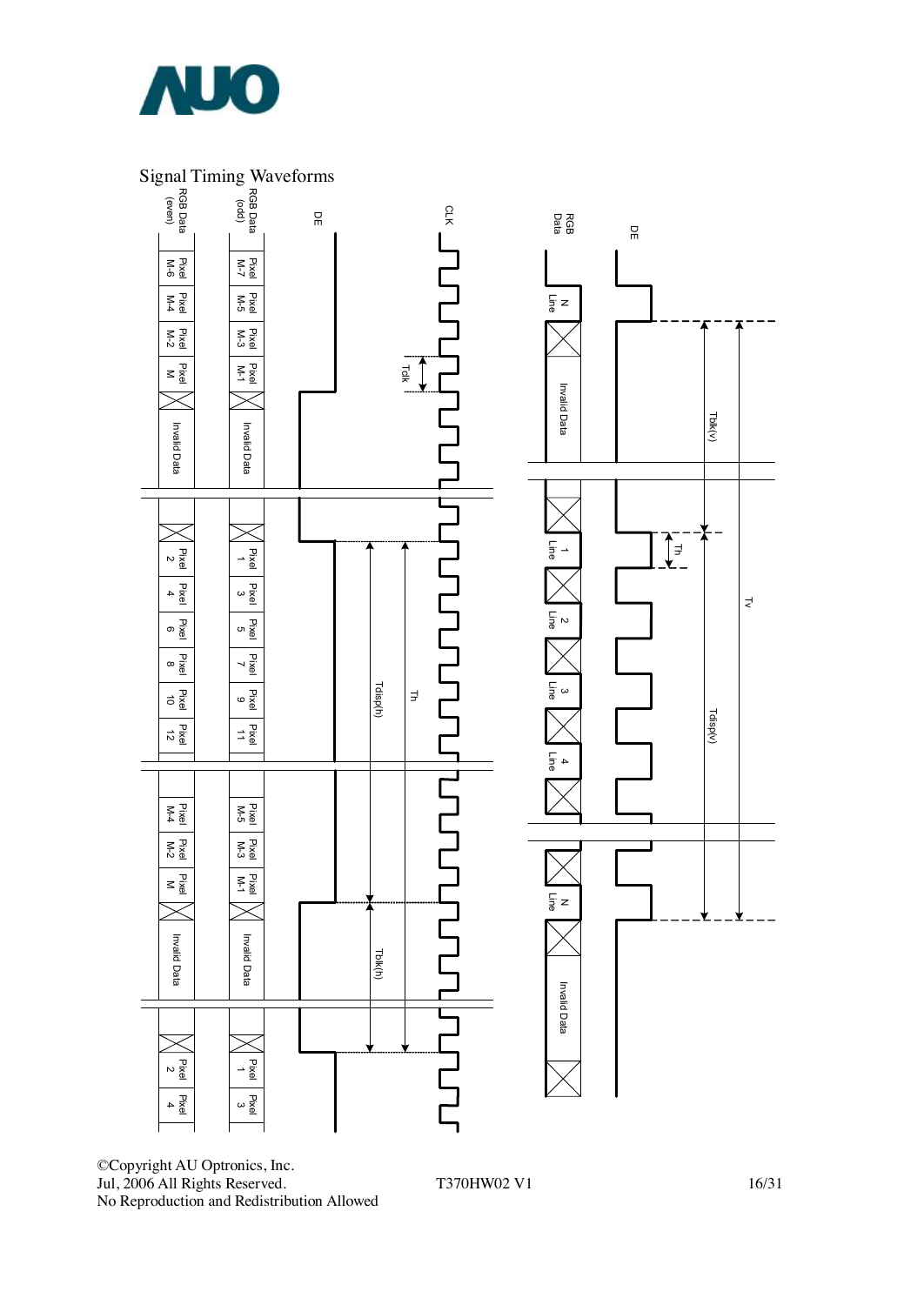

#### **5-2 Power Sequence of LCD Module (ON/OFF)**



**Note:** User should follow the power on/off sequence and the rising/falling time to avoid miss operation of the panel.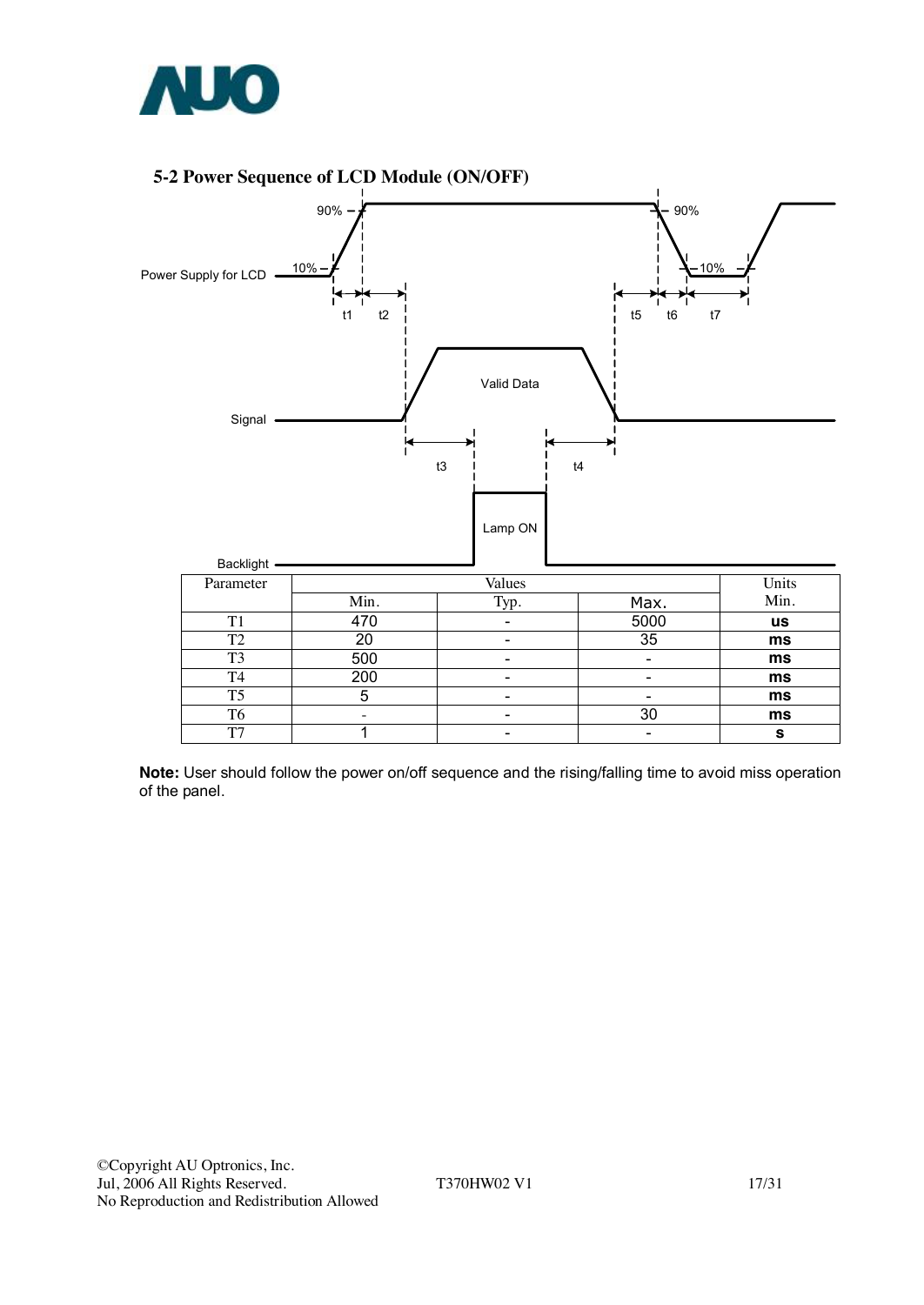

#### **5-3 Power Sequence of Inverter**



| Parameter      |      | Units |      |    |
|----------------|------|-------|------|----|
|                | Min. | Typ.  | Max. |    |
| T1             |      |       |      | ms |
| T <sub>2</sub> | 500  |       |      | ms |
| T3             | 250  |       |      | ms |
| T4             |      |       |      | ms |
| T5             |      |       |      | ms |
| T6             |      |       | .v   | ms |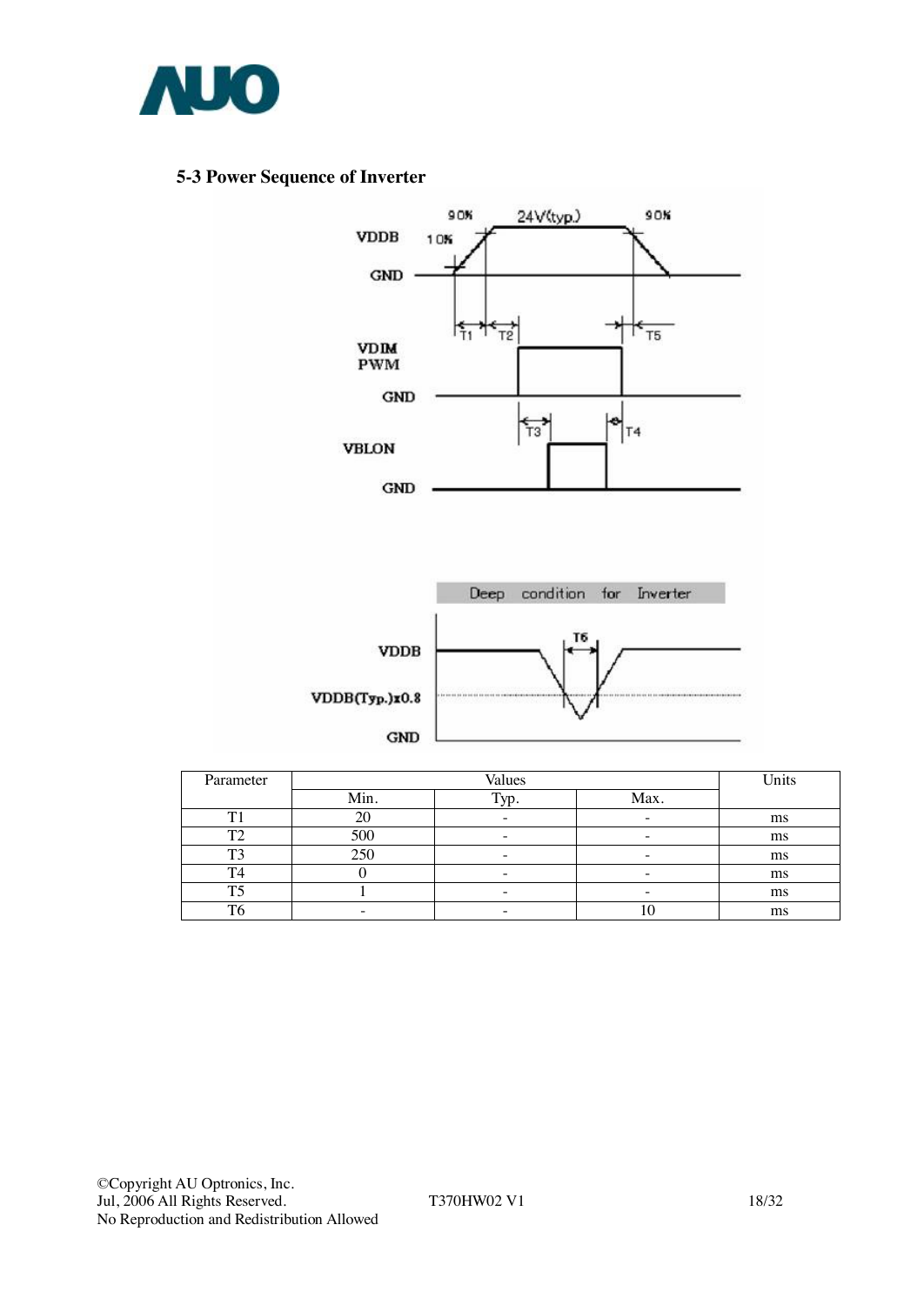

# **6. Optical Specification**

#### **6-1 Warm-up procedure & testing methods & testing condition**

Warm-up procedure: Stable for 45 minutes in dark environment at 25°C. **Measurement tools:** BM7 or equivalent

**Testing method:** Specified distance is 50cm from LCD surface at a viewing angle of  $\varphi$  and  $\theta$  is 0°. (Measurement Equipment is shown in Fig.1)

|  | <b>Testing Condition:</b> |
|--|---------------------------|
|--|---------------------------|

| <b>Parameter</b> | Value | Parameter                | <b>Value</b>         |
|------------------|-------|--------------------------|----------------------|
| <b>EVDDB</b>     | 24 V  | <b>Frequency</b> $(f_v)$ | 60Hz                 |
| <b>IDDB</b>      | 5Α    | <b>Temperature</b>       | $Ta=25\pm2\degree C$ |



#### **FIG.1 Measurement equipment**

#### **6-2 Optical Specification**

|                          |               |                         |                                       |                         |                |       |         | $(Ta=25\pm2^{\circ}\mathrm{C})$ |                         |
|--------------------------|---------------|-------------------------|---------------------------------------|-------------------------|----------------|-------|---------|---------------------------------|-------------------------|
|                          |               | <b>Symbol</b>           |                                       | <b>Condition</b>        | Value          |       |         | <b>Units</b>                    | <b>Notes</b>            |
| <b>Parameter</b>         |               |                         |                                       |                         | Min.           | Typ.  | Max.    |                                 |                         |
| <b>Contrast Ratio</b>    |               | CR                      |                                       |                         | 1200           | 1500  |         |                                 |                         |
| Surface Luminance, white |               | <b>LWH</b>              |                                       |                         | 400            | 500   |         | $\text{cd/m}^2$                 | $\overline{2}$          |
| Luminance Variation      |               | $\delta$ white          | 9 pts                                 |                         |                |       | 1.3     | 3<br>$\text{cd/m}^2$            |                         |
|                          | Rise Time     | $Tr_R$                  |                                       |                         |                | (8)   |         | ms                              | $\overline{\mathbf{4}}$ |
| Response Time            | Decay Time    | <b>Trp</b>              |                                       |                         |                | (15)  |         | ms                              |                         |
|                          | Gray to Gray  | $T_{\gamma}$            |                                       |                         |                | (6)   |         | ms                              |                         |
|                          |               | $\mathbf{R}_\mathrm{X}$ | $\varphi = 0^\circ, \theta = 0^\circ$ |                         |                | 0.640 |         |                                 |                         |
|                          | <b>RED</b>    | $R_Y$                   |                                       | Viewing<br>Normal angle |                | 0.330 |         |                                 |                         |
|                          |               | $\mathbf{G}_\mathbf{X}$ |                                       |                         |                | 0.29  |         |                                 |                         |
| Color Coordinates        | <b>GREEN</b>  | $G_Y$                   |                                       |                         | Typ<br>$-0.03$ | 0.600 | Typ     |                                 |                         |
| (CIE 1931)               | <b>BLUE</b>   | $B_X$                   |                                       |                         |                | 0.150 | $+0.03$ |                                 |                         |
|                          |               | $B_Y$<br>$W_X$          |                                       |                         |                | 0.060 |         |                                 |                         |
|                          | WHITE         |                         |                                       |                         |                | 0.280 |         |                                 |                         |
|                          |               | $W_Y$                   |                                       |                         |                | 0.290 |         |                                 |                         |
|                          | x axis, right | $\theta$ r              | $(\varphi = 0^{\circ})$               |                         | 88             |       |         |                                 | 5                       |
|                          | x axis, left  | $\theta_1$              | $(\varphi = 180^{\circ})$             |                         | 88             |       |         | Degree                          |                         |
| Viewing Angle            | y axis, up    | $\theta$ u              | $(\varphi = 90^{\circ})$              | $CR \ge 20$             | 88             |       |         |                                 |                         |
|                          | y axis, down  | $\theta$ d              | $(\varphi = 0^{\circ})$               |                         | 88             |       |         |                                 |                         |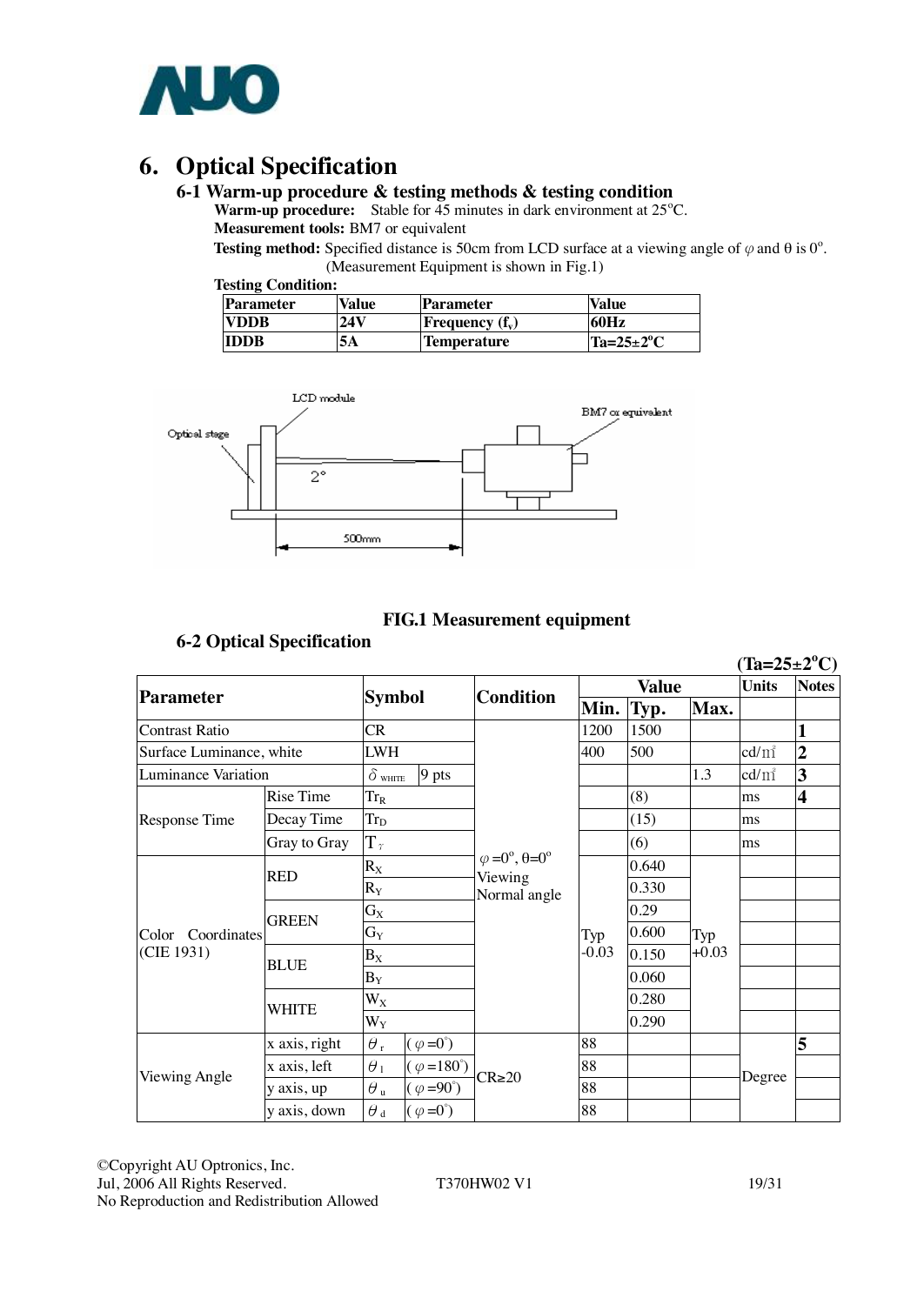

**Note:**<br>1. Contrast ratio will be measured in the center of panel (point 5 in Figure 2), Contrast Ratio (CR) is defined mathematically as:

$$
C/R (Contrast ratio) = \frac{Lum(L255)}{Lum(L0)}
$$

Lum(L255):Luminance measured at the center point of panel when all pixels is white.

- Lum(L0) : Luminance measured at the center point of panel when all pixels is black.
- 2. Surface luminance is defined as luminance value measured at point 5 with pre-described measurement methods and measurement condition.
- 3. Luminance variation,  $\delta$  WHITE, is defined as:

 $\delta_{\text{WHITE (9P)}} = \text{Maximum}(L_{on1}, L_{on2}, \ldots, L_{on9}) / \text{Minimum}(L_{on1}, L_{on2}, \ldots, L_{on9})$  Position of each 9 pts for measuring is shown in FIG 2.

- 4. Response time is the time required for the display to transition from black to white (Rise Time,  $Tr_R$ ) and from white to black (Decay Time,  $Tr_D$ ), that is shown in FIG3.
- 5. Detailed measurement method of viewing angle is shown in Fig4.



**FIG. 2 Luminance measurement positions** 



**Note:** The response time is defined as the following figure and shall be measured by switching the input signal for "any level of gray(bright) " and "any level of gray(dark)"

#### **FIG.3 Measurement of Response Time**

©Copyright AU Optronics, Inc. Jul, 2006 All Rights Reserved. T370HW02 V1 20/32 No Reproduction and Redistribution Allowed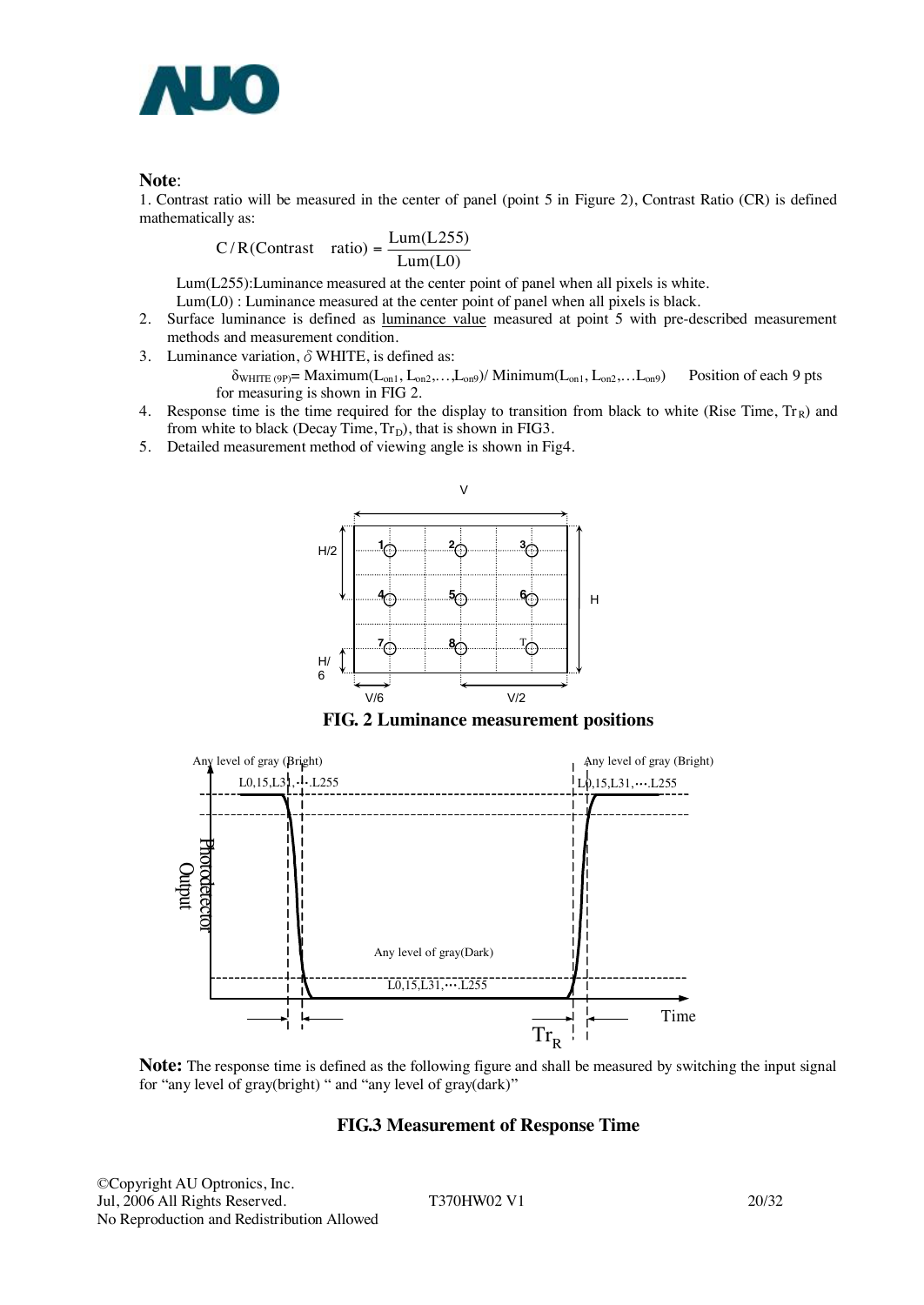



**FIG.4 Measurement of viewing angle**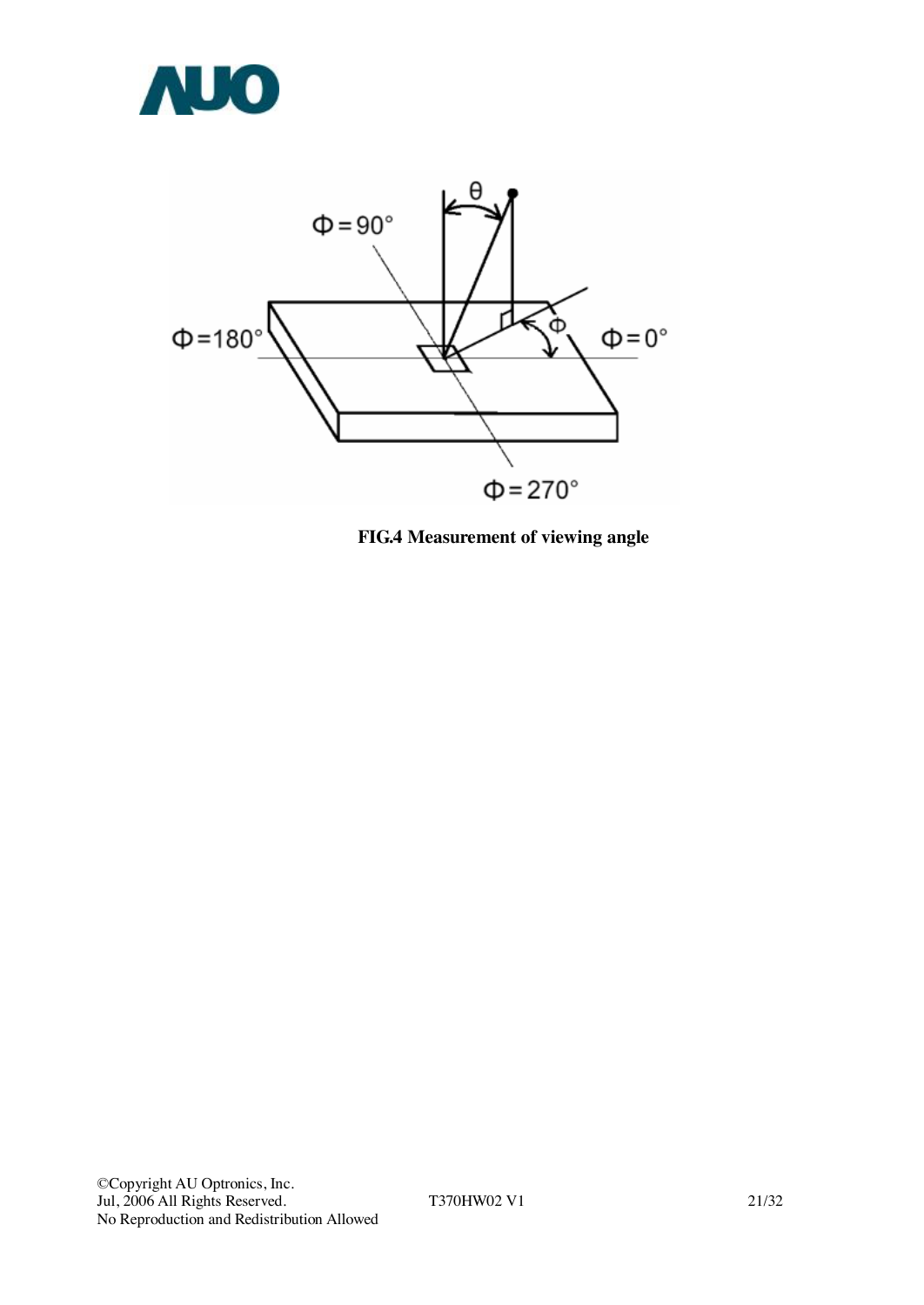

The contents provide general mechanical characteristics for the model T370HW02 V1. Detailed mechanical drawings are shown in the following pages.

|                          | Horizontal | 877.0 mm               |
|--------------------------|------------|------------------------|
| <b>Outline Dimension</b> | Vertical   | 514.6mm                |
|                          | Depth      | 54.7 mm(with inverter) |
| Bezel Opening            | Horizontal | 827.8 mm               |
|                          | Vertical   | 469.4 mm               |
| Active Display Area      | Horizontal | 819.36 mm              |
|                          | Vertical   | 460.89 mm              |
| Weight                   |            | $11000g$ (Typ.)        |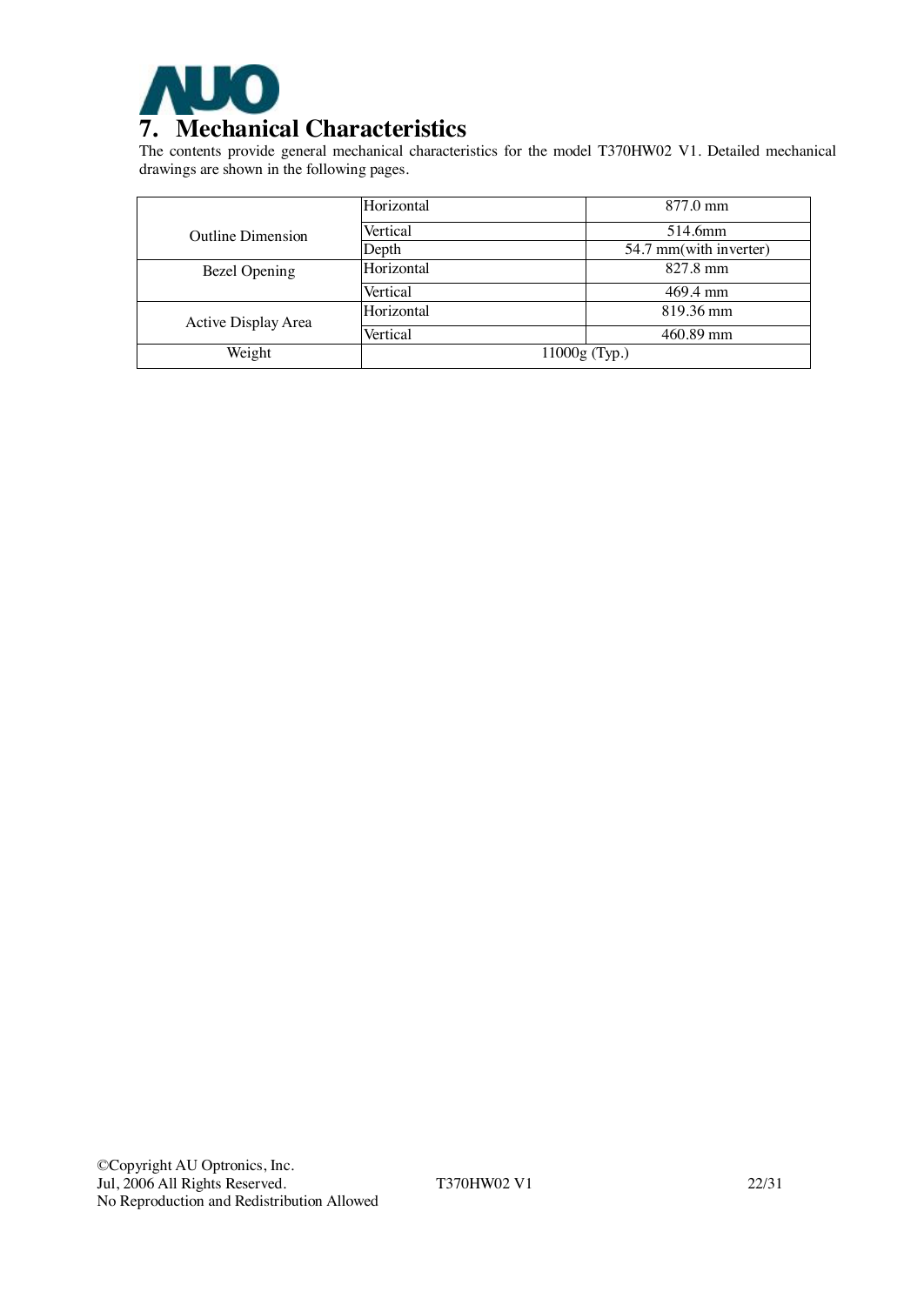

### **Mechanical Figure:**



©Copyright AU Optronics, Inc. Jul, 2006 All Rights Reserved. T370HW02 V1 23/31 No Reproduction and Redistribution Allowed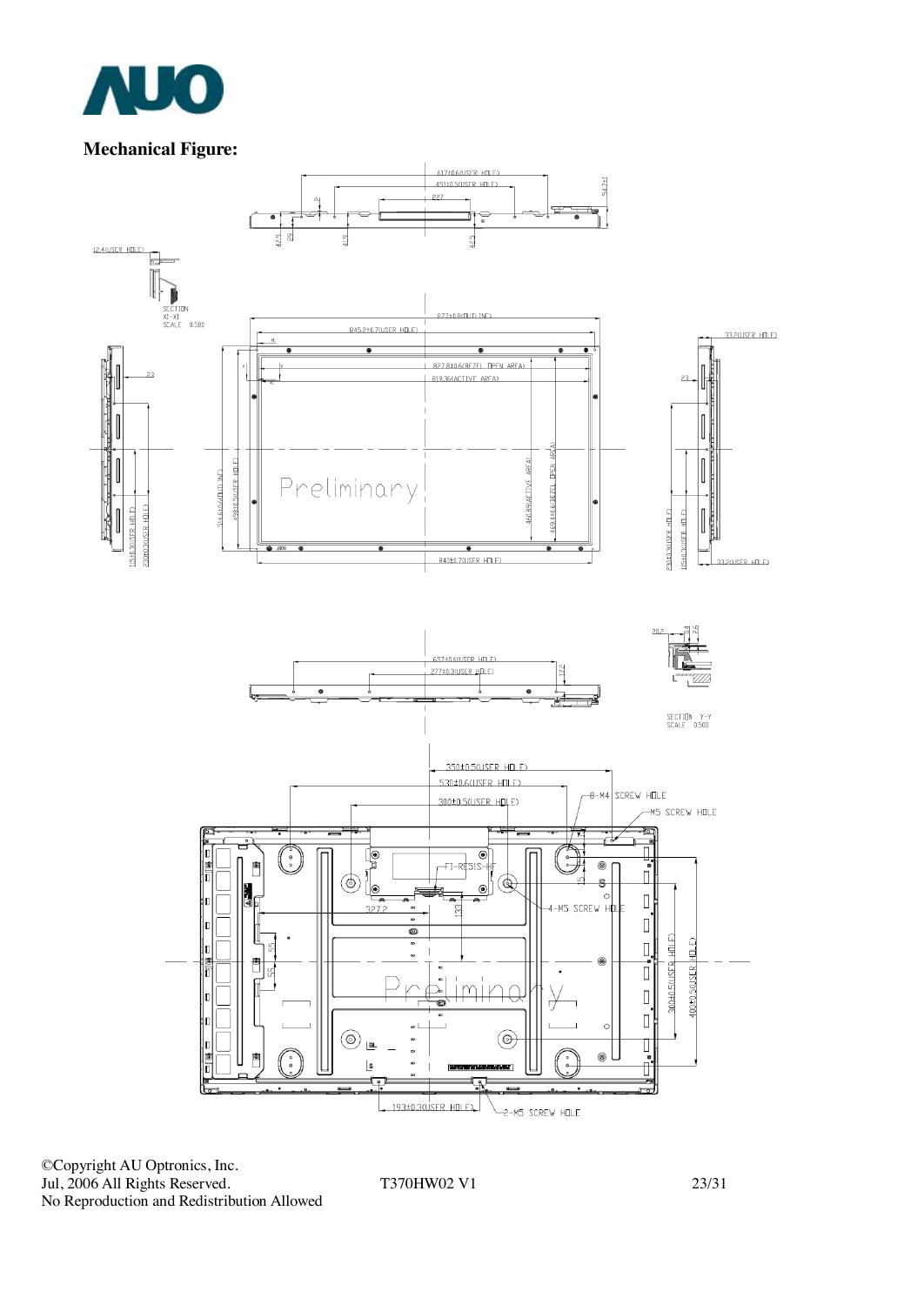

# **8. Reliability**

Environment test condition:

| No             | Test Item                         | Condition                                                                                                                    |  |  |
|----------------|-----------------------------------|------------------------------------------------------------------------------------------------------------------------------|--|--|
| 1              | High temperature storage test     | Ta= $60^{\circ}$ C<br>240h                                                                                                   |  |  |
| $\overline{2}$ | Low temperature storage test      | Ta= $-20^{\circ}$ C<br>240h                                                                                                  |  |  |
| 3              | High temperature operation test   | Ta=50 $°C$<br>240h<br>80%RH                                                                                                  |  |  |
| $\overline{4}$ | Low temperature operation test    | $Ta=0^{\circ}C$<br>240h                                                                                                      |  |  |
| 5              | Vibration test<br>(non-operating) | Wave form: random<br>Vibration level: 1.5G RMS<br>Bandwidth: 10-500Hz,<br>Duration: X, Y, Z 20min<br>One time each direction |  |  |
| 6              | Shock test<br>(non-operating)     | Shock level: 50G<br>Waveform: half since wave, 11ms<br>Direction: $\pm X$ , $\pm Y$ , $\pm Z$<br>One time each direction     |  |  |
| 7              | Vibration test<br>(with carton)   | Wave form: random<br>Vibration level: 1.5G RMS<br>Bandwidth: 10-500Hz,<br>Duration: X, Y, Z 30min<br>One time each direction |  |  |
| 8              | Drop test<br>(with carton)        | Height: 53.3cm<br>1 corner, 3 edges, 6 surfaces<br>$(ASTMD4169-I)$                                                           |  |  |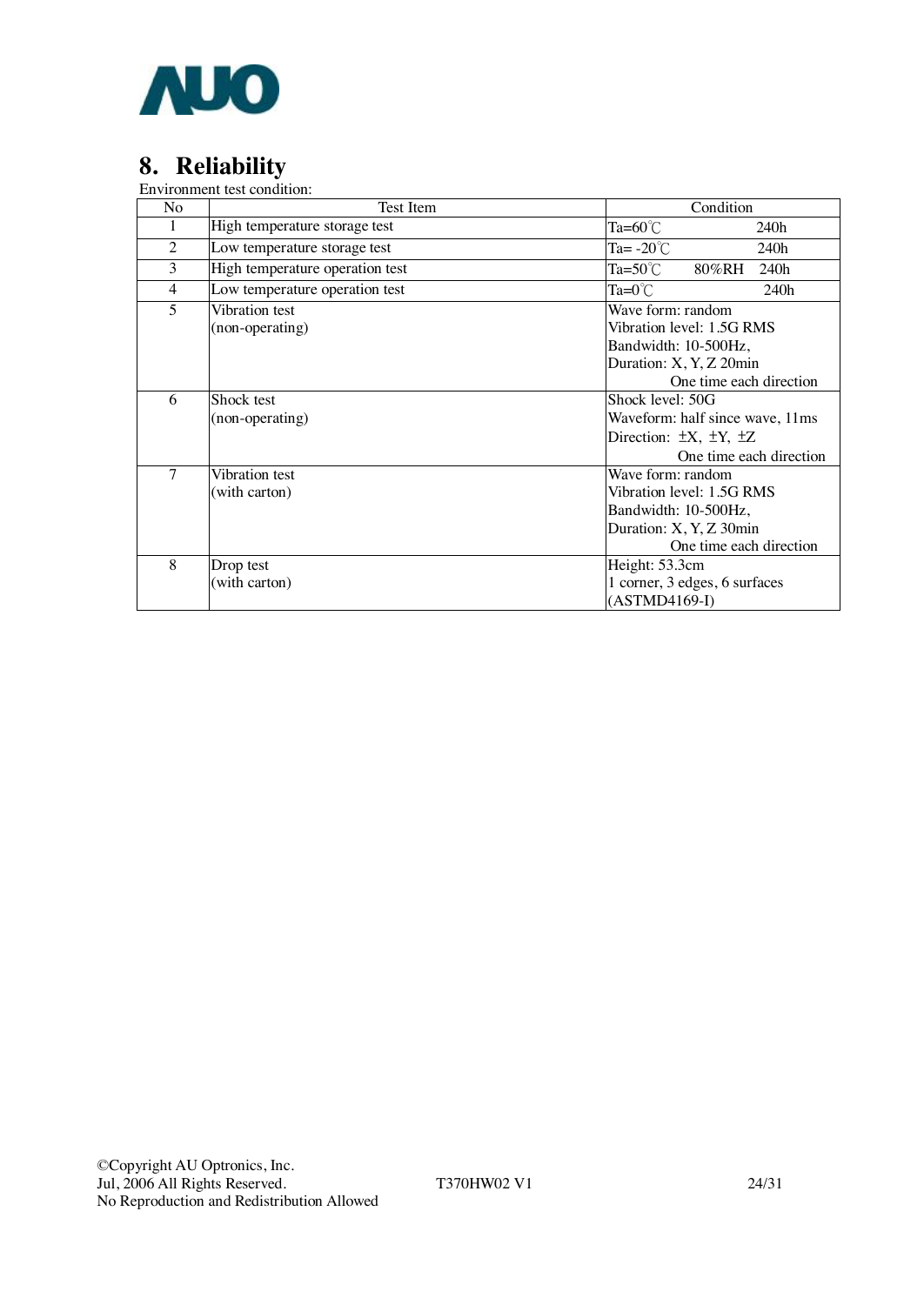

## **9. International Standard**

#### **9-1 Safety**

- (1) UL1950 Third Edition, Underwriters Laboratories, Inc. Jan. 28, 1995 Standard for Safety of Information Technology Equipment Including electrical Business Equipment.
- (2) CAN/CSA C22.2 No. 950-95/60950 Third Edition, Canadian Standards Association, Standard for Safety of Information Technology Equipment Including Electrical Business Equipment.
- (3) EN60950: 1992+A2: 1993+A2: 1993+C3: 1995+A4: 1997+A11: 1997 IEC 950: 1991+A1: 1992+A2: 1993+C3: 1995+A4:1996 European Committee for Electrotechnical Standardization (CENELEC) EUROPEAN STANDARD for Safety of Information Technology Equipment Including Electrical Business Equipment.

#### **9-2 EMC**

- a) ANSI C63.4 "Methods of Measurement of Radio-Noise Emissions from Low-Voltage Electrical and Electrical Equipment in the Range of 9kHz to 40GHz. "American National standards Institute(ANSI), 1992
- b) C.I.S.P.R "Limits and Methods of Measurement of Radio Interface Characteristics of Information Technology Equipment." International Special committee on Radio Interference.
- c) EN 55022 "Limits and Methods of Measurement of Radio Interface Characteristics of Information Technology Equipment." European Committee for Electrotechnical Standardization. (CENELEC), 1998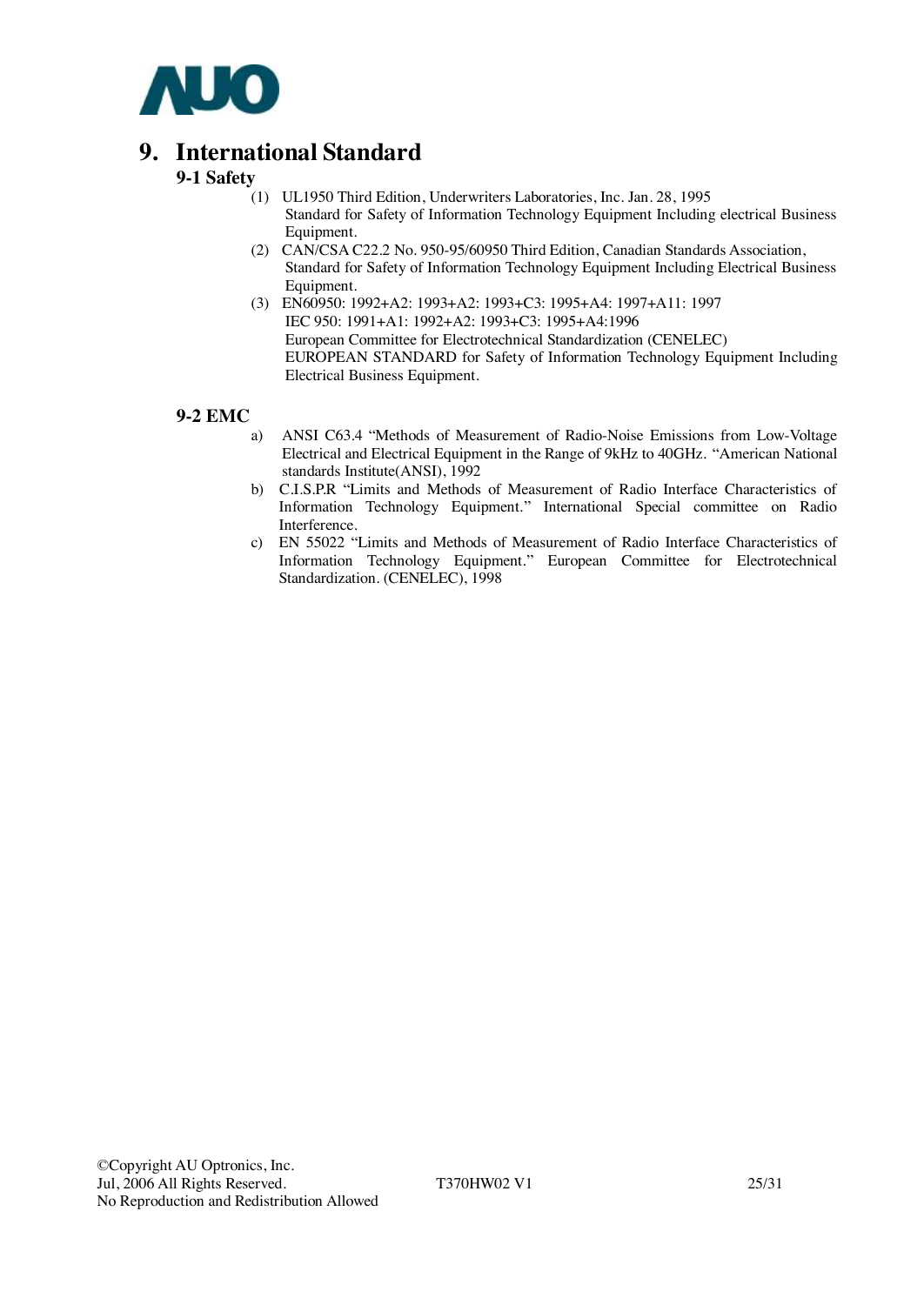



#### Green mark description

For Pb Free Product, AUO wil add  $\bullet$  for identification.

For RoHs compatible products, AUO will add **FORM** for identification. **Note:** The green Mark will be present only when the green documents have been ready by AUO internal green team. (The definition of green design follows the AUO green design checklist.)

#### **B. Carton Label:**

| AU Optronics                                           | QTY:3 |
|--------------------------------------------------------|-------|
| MODEL NO: T370HW02 V1                                  |       |
| PART NO: 97.37T04.1XX                                  |       |
| CUSTOMER NO:                                           |       |
| CARTON NO:                                             |       |
| $*$ xxxxx - xxxxxxxxxxx <sup>*</sup><br>Made in XXXXXX |       |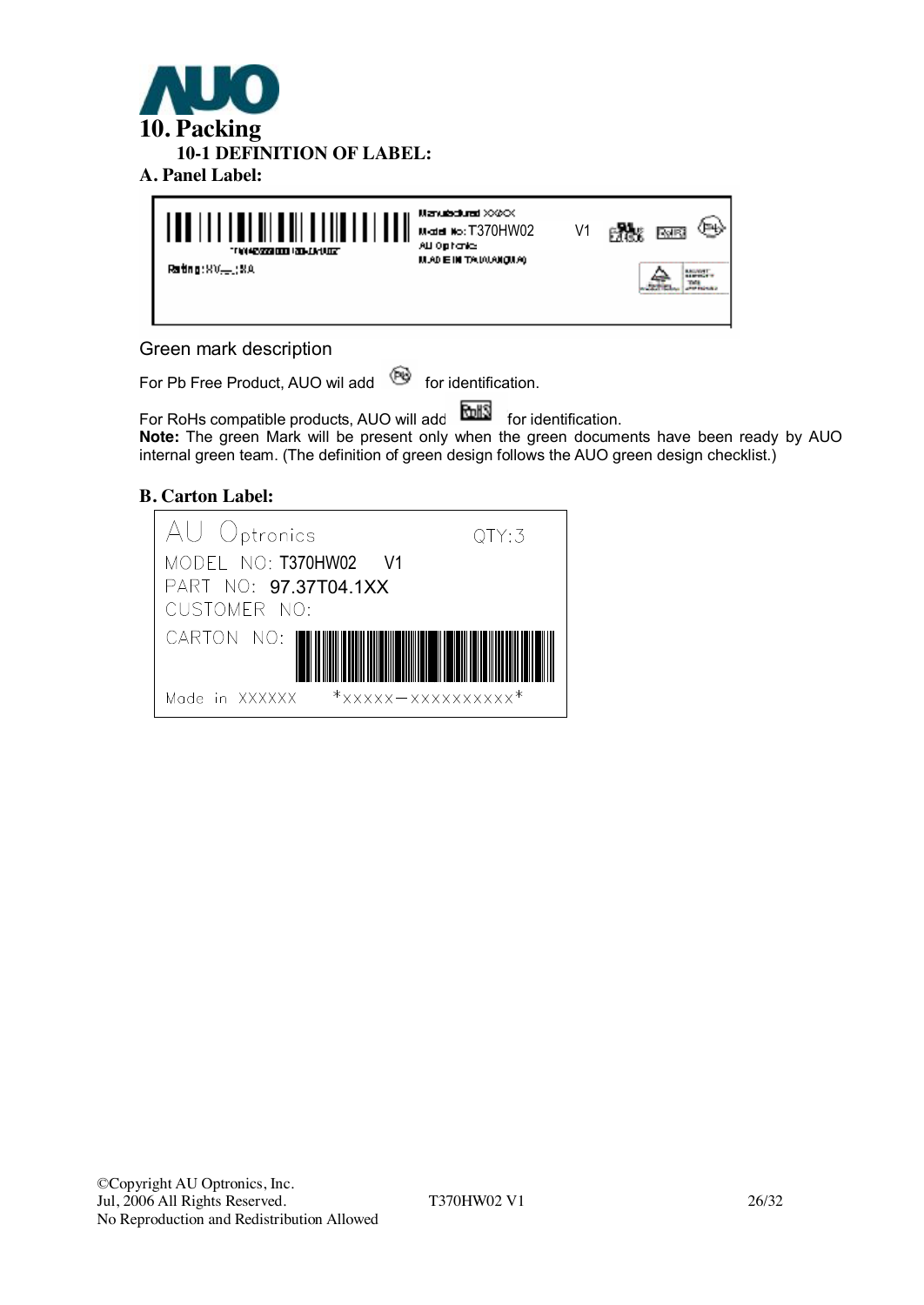

3pcs Modules





## **Packing Specification:**

|    | Item                 | Specification                                                           |                                                       |             |        |  |
|----|----------------------|-------------------------------------------------------------------------|-------------------------------------------------------|-------------|--------|--|
|    |                      | Qty.                                                                    | Dimension                                             | Weight (kg) | Remark |  |
|    | Packing BOX          | $3$ pcs/box                                                             | 985(L)mm*280(W)mm*692(H)mm                            |             |        |  |
| 2  | Pallet               |                                                                         | $1130(L)mm*980(W)mm*123(H)mm$                         | 10          |        |  |
| 13 | Boxes per Pallet     |                                                                         | 8 boxes/Pallet (By Air); 12 Boxes/Pallet (By Sea)     |             |        |  |
| 14 | Panels per Pallet    |                                                                         | 24 pcs/pallet(By Air); 36 Boxes/Pallet (By Sea)       |             |        |  |
|    | Pallet after packing | $1130(L)mm*980(W)mm*150.4(H)mm (by Air)$ [282 (by Air)<br>$24$ (by Air) |                                                       |             |        |  |
|    |                      | $36$ (by Sea)                                                           | $1130(L)$ mm*980(W)mm*219.6(H)m (by Sea) 418 (by Sea) |             |        |  |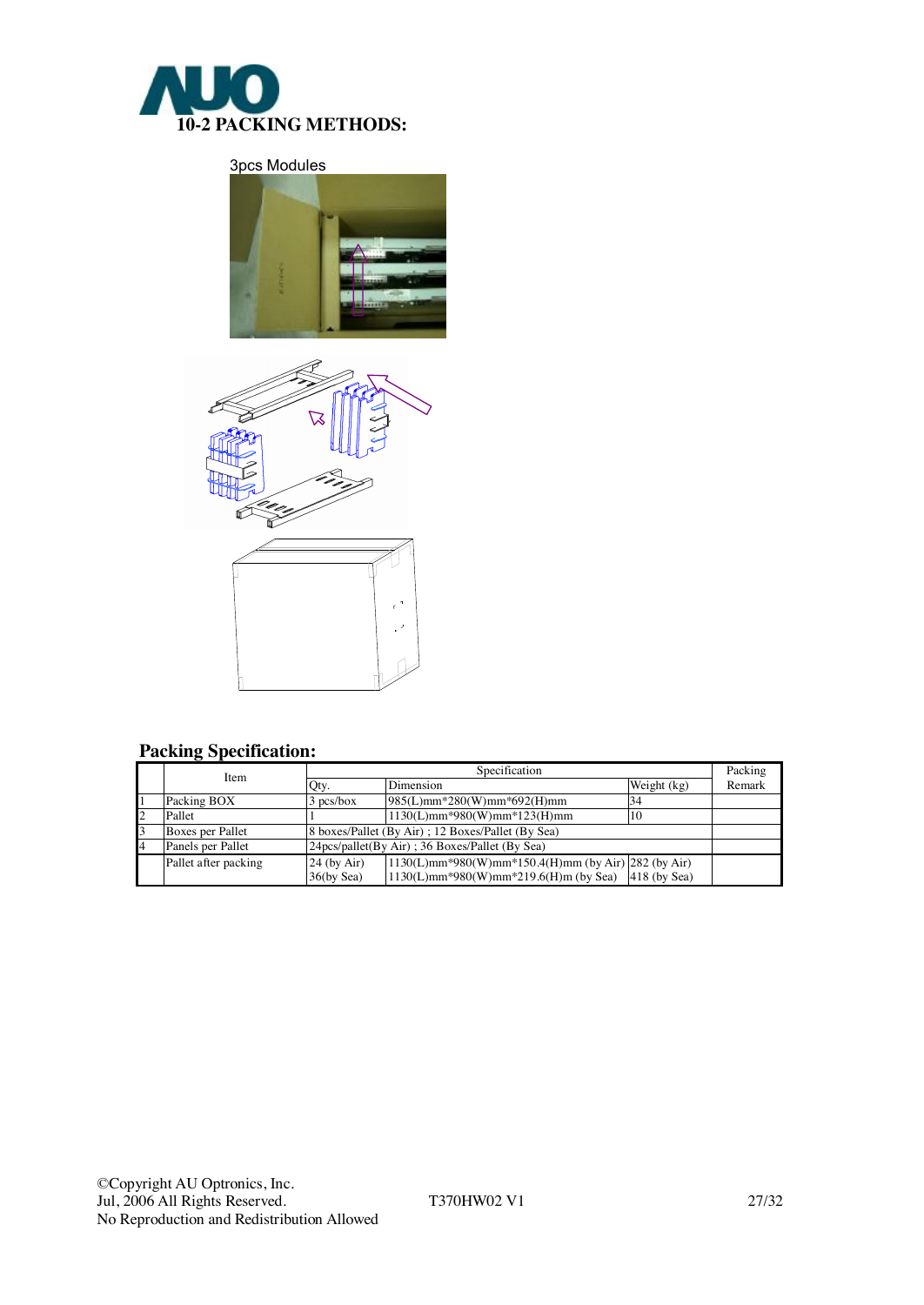

Please pay attention to the followings when you use this TFT LCD module.

#### **11-1 MOUNTING PRECAUTIONS**

(1) You must mount a module using holes arranged in four corners or four sides.

(2) You should consider the mounting structure so that uneven force (ex. Twisted stress) is not applied to module. And the case on which a module is mounted should have sufficient strength so that external force is not transmitted directly to the module.

(3) Please attach the surface transparent protective plate to the surface in order to protect the polarizer. Transparent protective plate should have sufficient strength in order to the resist external force.

- (4) You should adopt radiation structure to satisfy the temperature specification.
- (5) Acetic acid type and chlorine type materials for the cover case are not desirable because the former generates corrosive gas of attacking the polarizer at high temperature and the latter causes circuit break by electro-chemical reaction.
- (6) Do not touch, push or rub the exposed polarizer with glass, tweezers or anything harder than HB pencil lead. And please do not rub with dust clothes with chemical treatment. Do not touch the surface of polarizer for bare hand or greasy cloth. (Some cosmetics are detrimental to the polarizer.)
- (7) When the surface becomes dusty, please wipe gently with absorbent cotton or other soft materials like chamois soaks with petroleum benzene. Normal-hexane is recommended for cleaning the adhesives used to attach front/ rear polarizer. Do not use acetone, toluene and alcohol because they cause chemical damage to the polarizer.
- (8) Wipe off saliva or water drops as soon as possible. Their long time contact with polarizer causes deformations and color fading.
- (9) Do not open the case because inside circuits do not have sufficient strength.

#### **11-2 OPERATING PRECAUTIONS**

- (1) The spike noise causes the mis-operation of circuits. It should be lower than following voltage:  $V=\pm 200$ mV(Over and under shoot voltage)
- (2) Response time depends on the temperature. (In lower temperature, it becomes longer..)
- (3) Brightness of CCFL depends on the temperature. (In lower temperature, it becomes lower.) And in lower temperature, response time (required time that brightness is stable after turned on) becomes longer.
- (4) Be careful for condensation at sudden temperature change. Condensation makes damage to polarizer or electrical contacted parts. And after fading condensation, smear or spot will occur.
- (5) When fixed patterns are displayed for a long time, remnant image is likely to occur.
- (6) Module has high frequency circuits. Sufficient suppression to the electromagnetic interference shall be done by system manufacturers. Grounding and shielding methods may be important to minimize the interface.